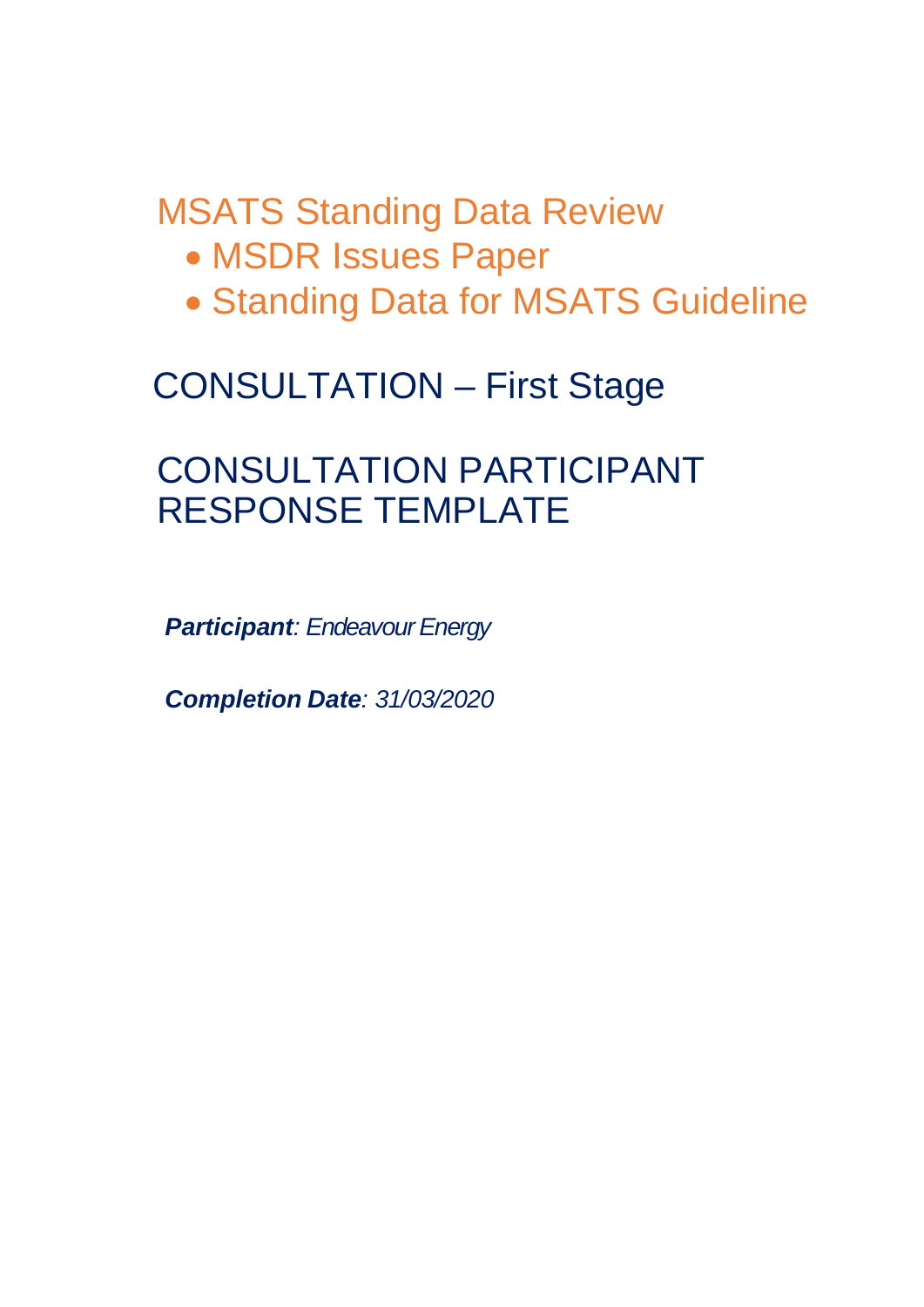## Table of Contents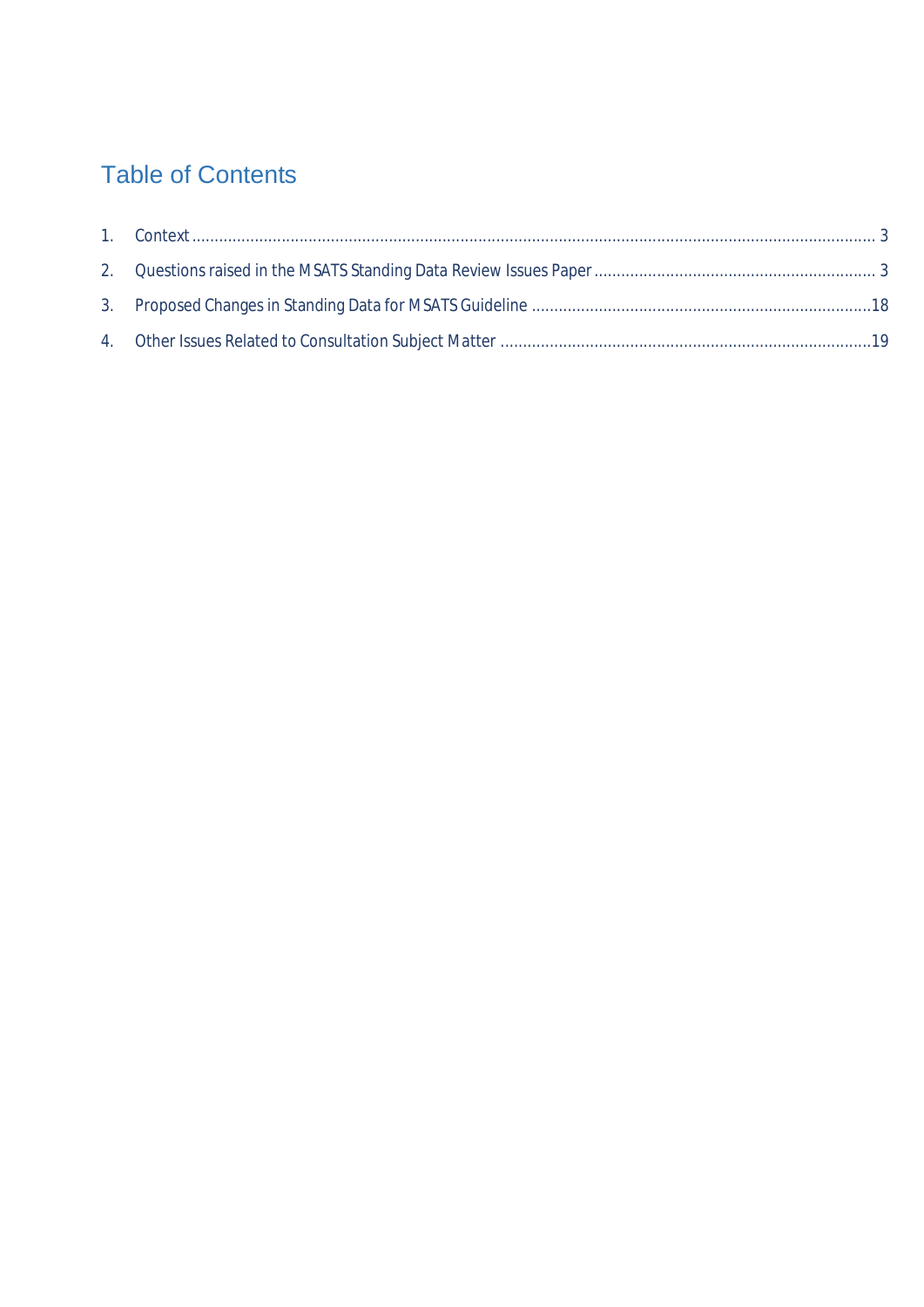### **1. Context**

This template is to assist stakeholders in giving feedback to the questions raised in the issues paper about the proposed changes to the MSATS Standing Data.

### **2. Questions raised in the MSATS Standing Data Review Issues Paper**

<span id="page-2-1"></span><span id="page-2-0"></span>

| <b>Information</b><br>Category                                   | <b>Question</b><br>No. | <b>Question</b>                                                                                                               | <b>Participant Comments</b>                                                                                                                                                                                                                                                                                        |
|------------------------------------------------------------------|------------------------|-------------------------------------------------------------------------------------------------------------------------------|--------------------------------------------------------------------------------------------------------------------------------------------------------------------------------------------------------------------------------------------------------------------------------------------------------------------|
| General<br>Metering<br><b>Installation</b><br><b>Information</b> | 1.                     | Do you support the addition of the Meter Malfunction<br>Exemption Number field to MSATS? If not, why not?                     | Yes, we support adding the Meter Malfunction<br>Exemption Number. This will allow for better<br>visibility of exemptions granted to meter<br>malfunctions and if more information is required<br>then this exemption number can be quoted in<br>communication with the retailer and metering<br>service providers. |
|                                                                  | 2.                     | Do you support the addition of the Meter Malfunction<br>Exemption Expiry Date field to MSATS? If not, why not?                | Yes, we support adding the Meter Malfunction<br>Exemption Expiry Date. This will allow for better<br>visibility of when the meter malfunction is likely<br>to be rectified.                                                                                                                                        |
|                                                                  | 3.                     | If you do not support the addition of the suggested fields, do<br>you support the addition of the Meter Family Failure field? | Yes, we support the addition of a field that<br>indicates a meter family failure. However, we<br>suggest that this field be expanded to cover all<br>metering installation malfunction scenarios -<br>see our comments below suggesting a new field<br>called Metering Installation Malfunction.                   |

#### 2.1 Metering Installation Information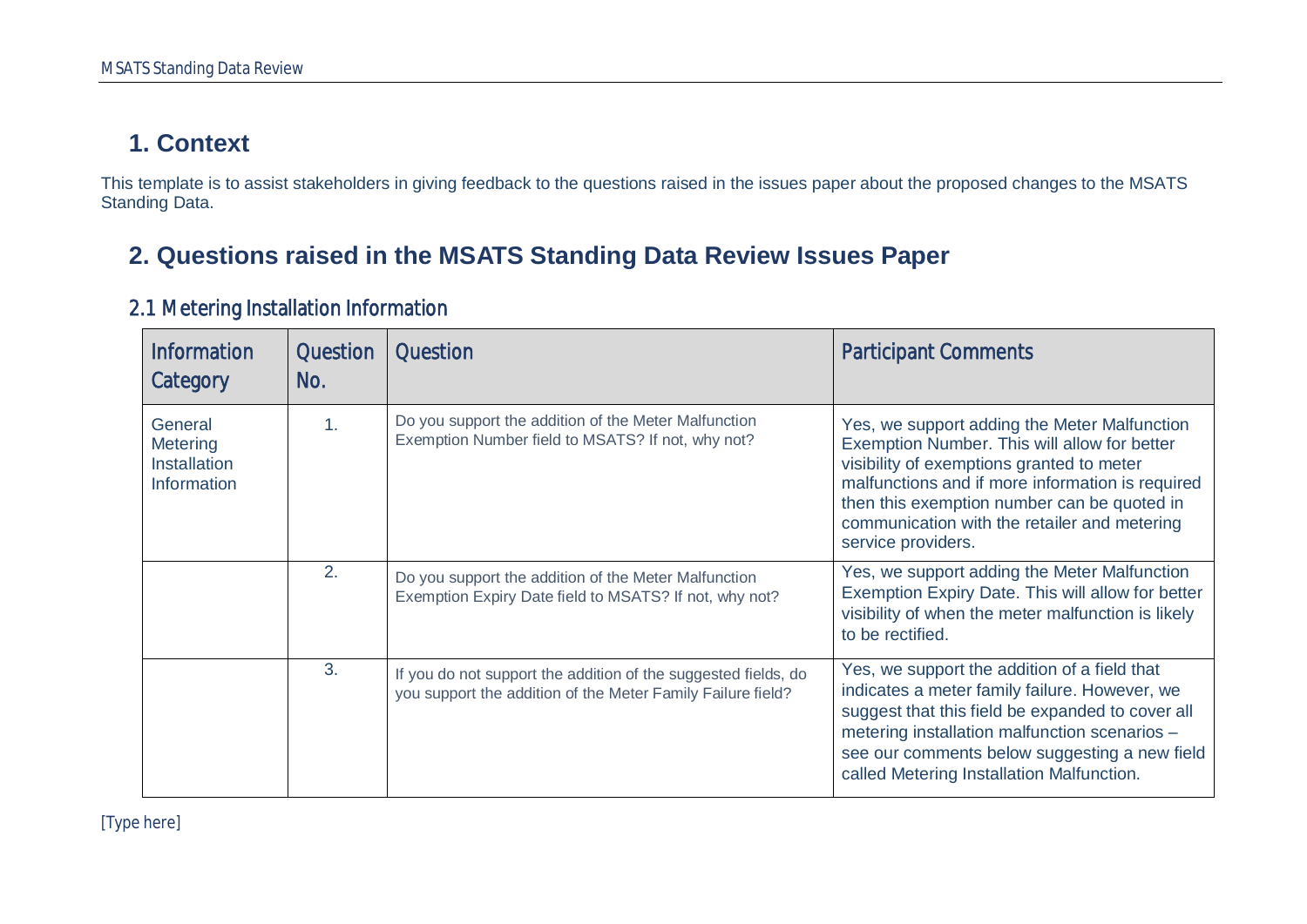| <b>Information</b><br>Category | Question<br>No.  | <b>Question</b>                                                                                                                                                                                                                                                                                                                                                                                                                         | <b>Participant Comments</b>                                                                                                                                                                                                                                                                                                                                                                                                                                               |
|--------------------------------|------------------|-----------------------------------------------------------------------------------------------------------------------------------------------------------------------------------------------------------------------------------------------------------------------------------------------------------------------------------------------------------------------------------------------------------------------------------------|---------------------------------------------------------------------------------------------------------------------------------------------------------------------------------------------------------------------------------------------------------------------------------------------------------------------------------------------------------------------------------------------------------------------------------------------------------------------------|
|                                | 4.               | If you do not support the amendments proposed by AEMO,<br>which ones and why?                                                                                                                                                                                                                                                                                                                                                           | We believe that if the Meter Test Result<br>Accuracy field was to be adopted then the Last<br>Test Date field is not required because it is<br>redundant.                                                                                                                                                                                                                                                                                                                 |
|                                | 5.               | What enumerations can be made for the Meter Use codes that<br>would be useful for the market?                                                                                                                                                                                                                                                                                                                                           | We agree with the suggested enumeration<br>values define in table 30. However, we disagree<br>that these values should be captured in this<br>document. For the purpose of the consultation,<br>we suggest that the values be captured in the<br>consultation paper and when the solution is<br>implemented we suggest that the values be<br>captured and maintained in MSATS. See our<br>comments on 'enumerated values to be easily<br>modified' below for more detail. |
|                                | 6.               | There are several existing fields that AEMO proposes<br>removing from MSATS Standing Data. Do you see any value<br>in their retention for the market? If so, please outline it.<br>Meter Constant may be a relevant field for older<br>equipment as it refers to intrinsic constraint of meter in<br>Wh/pulse. Is there value to this field for the market<br>and if so is there another field that the constant could<br>be listed in? | We agree with the suggested fields to be<br>removed. We do not believe that these fields<br>provide value to any other party except for the<br>metering service provider, therefore they are<br>not required in MSATS - this includes the Meter<br>Constant field.                                                                                                                                                                                                        |
|                                | $\overline{7}$ . | A majority of workshop attendees did not support the inclusion<br>of the aforementioned industry-proposed fields as they would<br>not provide value to the market as a whole. Are any of them                                                                                                                                                                                                                                           | We believe that AEMO should consider<br>adopting the field called Meter Commission<br>Date.                                                                                                                                                                                                                                                                                                                                                                               |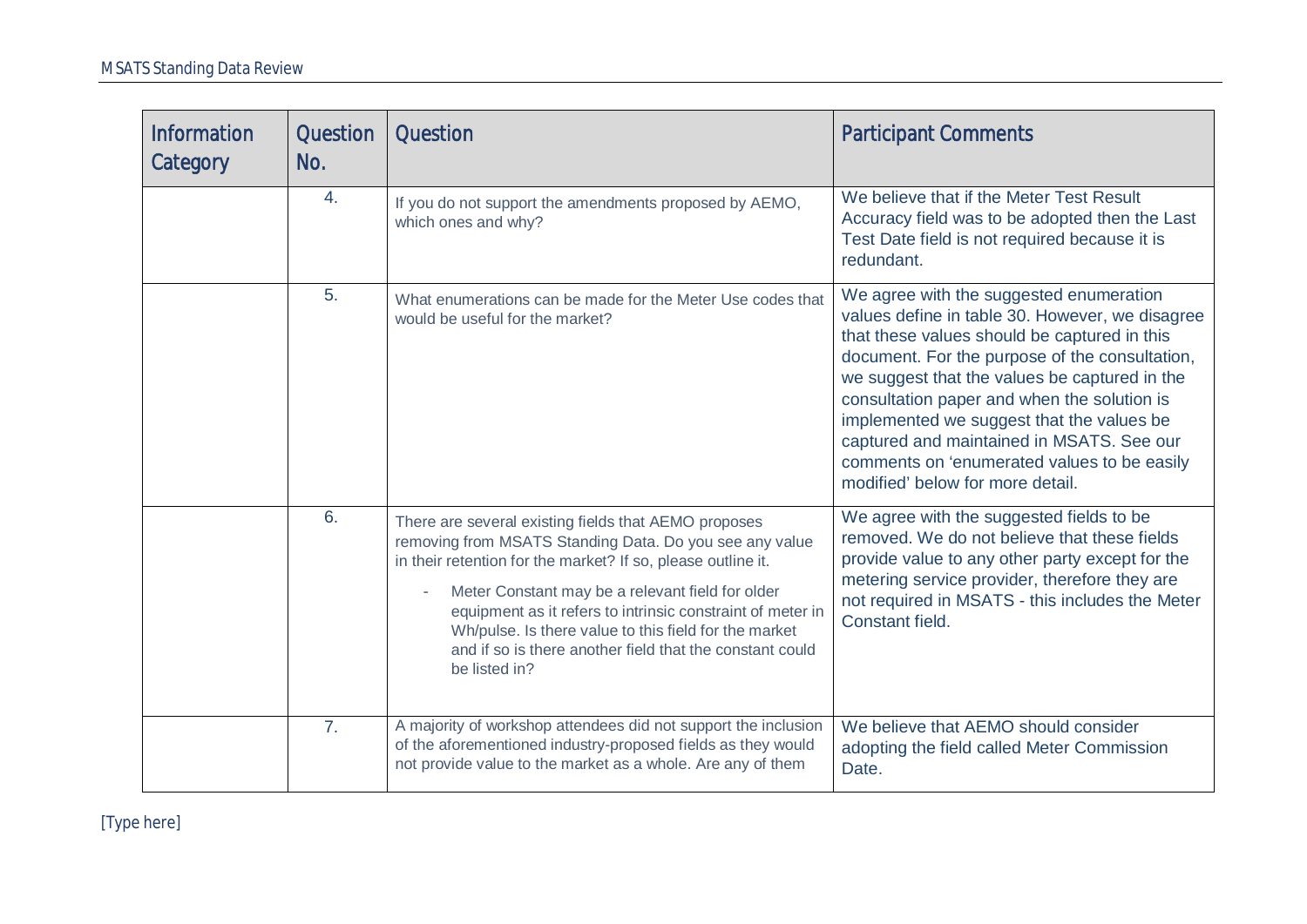| <b>Information</b><br>Category                                       | Question<br>No. | <b>Question</b>                                                                                                                                             | <b>Participant Comments</b>                                                                                                                                                                                                                                                                   |
|----------------------------------------------------------------------|-----------------|-------------------------------------------------------------------------------------------------------------------------------------------------------------|-----------------------------------------------------------------------------------------------------------------------------------------------------------------------------------------------------------------------------------------------------------------------------------------------|
|                                                                      |                 | worth further consideration? If so, why and what value do they<br>add to the market?                                                                        | From our experience there are many instances<br>where a meter is installed at a site and is not<br>populated in MSATS for over 6 months, at<br>which point MSATS will not accept a start date<br>that aligns with the commissioning date (due to<br>the 140 business day limit of the CR3001) |
|                                                                      |                 |                                                                                                                                                             | We believe that including this new field will<br>allow for metering providers to communicate the<br>meter commissioning date, without the 140<br>business day retrospective constraint, and<br>therefore communicate when to expect<br>metering data from.                                    |
|                                                                      | 8.              | Do you have any other comments regarding the general<br>Metering Installation Information fields?                                                           | Yes, please see below our comments on 'New<br>fields for non-contestable unmetered loads',<br>'Network Tariff Code' and 'Separate metering<br>installation fields from metering fields'                                                                                                       |
| Metering<br><b>Installation</b><br><b>Transformer</b><br>Information | 9.              | Do you agree to AEMO's proposal with regards to splitting<br>transformer information into CT and VT?                                                        | Yes, we agree with the splitting of transformer<br>information into CT and VT. This would allow for<br>better communication of these metering<br>installation equipment.                                                                                                                      |
|                                                                      | 10.             | Do you agree to AEMO's proposal with regards to adding new<br>transformer information fields which includes: CT/VT Accuracy<br>Class, CT/VT Last Test Date? | Yes, we agree with adding new transformer<br>information fields. However, we wish to suggest<br>the following:<br>CurrentTransformerType: - this should be the<br>type of CT. This field should be an enumerated                                                                              |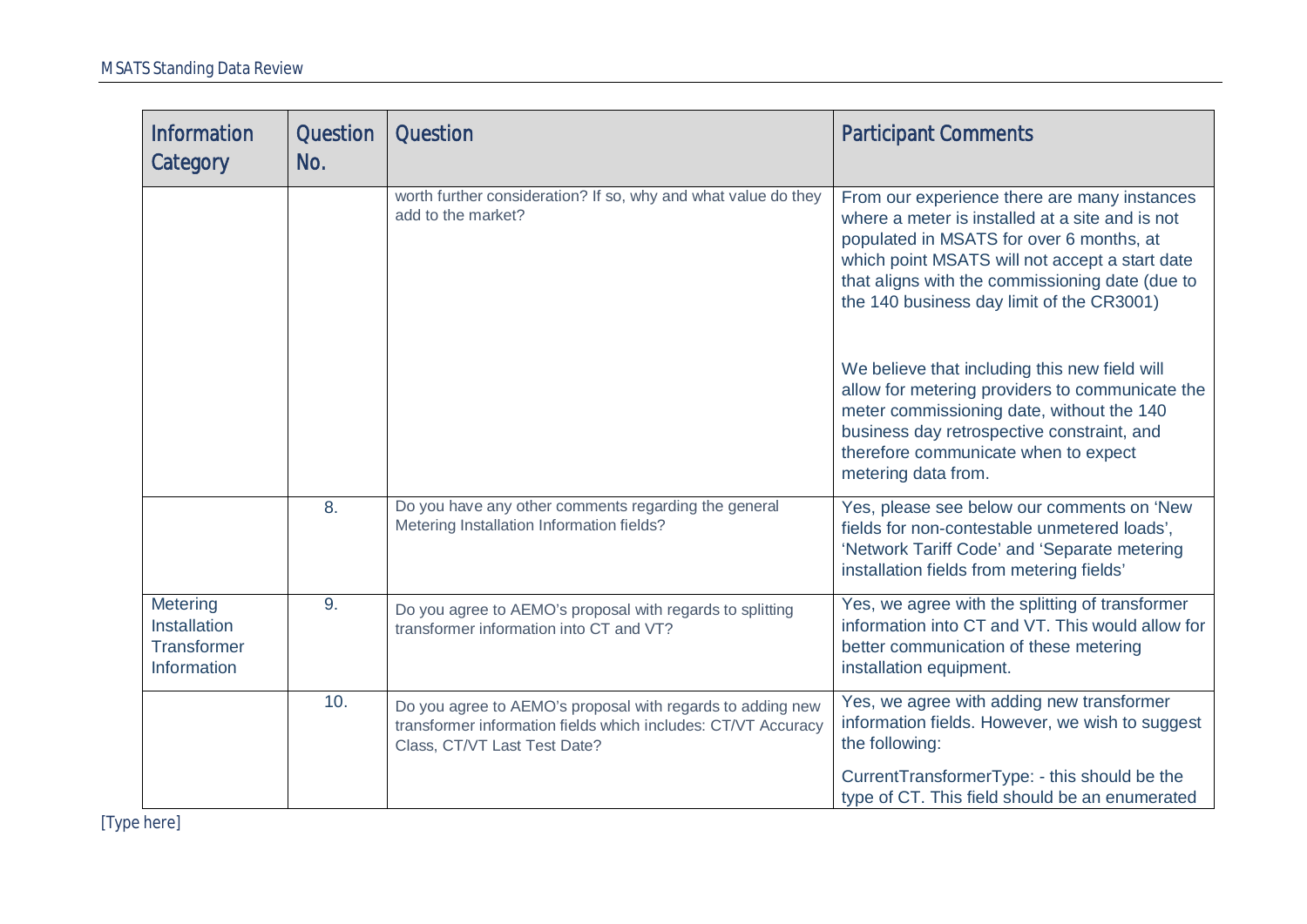| <b>Information</b><br>Category | Question<br>No. | <b>Question</b> | <b>Participant Comments</b>                                                                                                                                                                                                     |
|--------------------------------|-----------------|-----------------|---------------------------------------------------------------------------------------------------------------------------------------------------------------------------------------------------------------------------------|
|                                |                 |                 | field, which should include the following values:<br>A, B, C, S, T, U, V and W                                                                                                                                                  |
|                                |                 |                 | CurrentTransformerRatio: This should be made<br>clearer that the ratio is the connected ratio, as<br>opposed to the available ratio. This field should<br>be an enumerated field, which should include<br>the following values: |
|                                |                 |                 | 150:5                                                                                                                                                                                                                           |
|                                |                 |                 | 200:5                                                                                                                                                                                                                           |
|                                |                 |                 | 300:5                                                                                                                                                                                                                           |
|                                |                 |                 | 400:5                                                                                                                                                                                                                           |
|                                |                 |                 | 600:5                                                                                                                                                                                                                           |
|                                |                 |                 | 800:5                                                                                                                                                                                                                           |
|                                |                 |                 | 1000:5                                                                                                                                                                                                                          |
|                                |                 |                 | 1200:5                                                                                                                                                                                                                          |
|                                |                 |                 | 1500:5                                                                                                                                                                                                                          |
|                                |                 |                 | 2000:5                                                                                                                                                                                                                          |
|                                |                 |                 | 3000:5                                                                                                                                                                                                                          |
|                                |                 |                 | 4000:5                                                                                                                                                                                                                          |
|                                |                 |                 | CurrentTransformerAccuracyClass: This field<br>should be an enumerated field, which should                                                                                                                                      |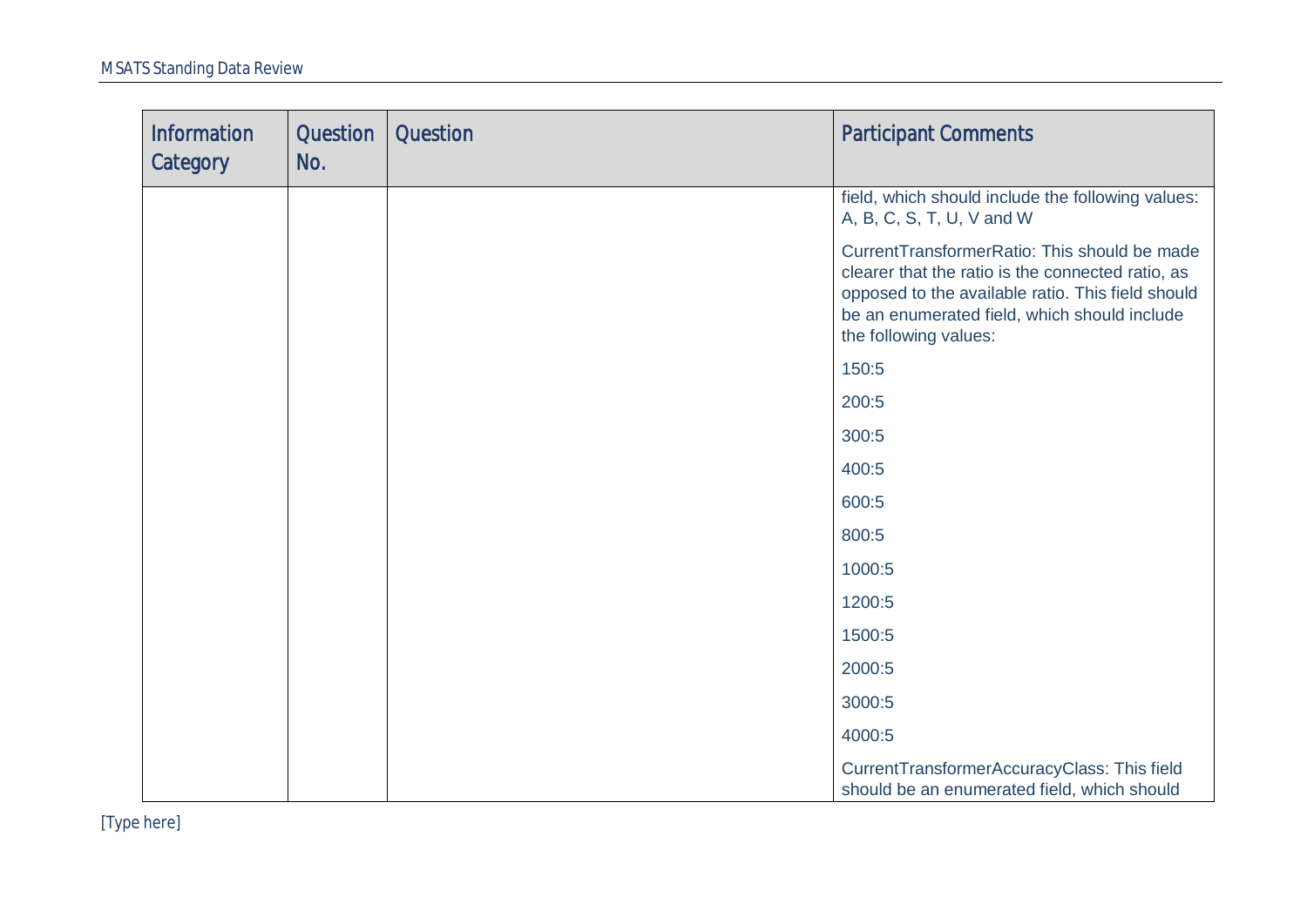| <b>Information</b><br>Category | Question<br>No. | <b>Question</b>                                                                                                                                                         | <b>Participant Comments</b>                                                                                                                                                                                                                                                                                                                                                                                                                                                                      |
|--------------------------------|-----------------|-------------------------------------------------------------------------------------------------------------------------------------------------------------------------|--------------------------------------------------------------------------------------------------------------------------------------------------------------------------------------------------------------------------------------------------------------------------------------------------------------------------------------------------------------------------------------------------------------------------------------------------------------------------------------------------|
|                                |                 |                                                                                                                                                                         | include the following values: 0.1, 0.2, 0.5, 3, 5,<br>0.1S, 0.2S and 0.5S                                                                                                                                                                                                                                                                                                                                                                                                                        |
|                                |                 |                                                                                                                                                                         | VT Primary and Secondary Voltages: We<br>suggest that this new field be added as it would<br>help an incoming metering provider to better<br>understand the metering installation and<br>therefore better prepare for the initial site visit.<br>This field should be an enumerated field, which<br>should include the following values: 132KV /<br>110v, 66KV / 110v, 33KV / 110v, 11KV / 110v                                                                                                  |
|                                | 11.             | Do you agree with the validations proposed by AEMO for the<br>transformer information fields? If not, please provide other<br>types of validations that can be applied. | We wish to suggest the following additional<br>validations:<br>All the CT information fields are mandatory<br>when the ConnectionConfiguration<br>indicates that there are CTs<br>All the VT information fields are mandatory<br>when the ConnectionConfiguration<br>indicates that there are VTs<br>The value in CurrentTransformerRatio is<br>appropriate for the<br>CurrentTransformerType. See below:<br><b>CT Ratio</b><br>CT Type<br>150 / 300 / 600 : 5<br>A<br>B<br>400 / 800 / 1200 : 5 |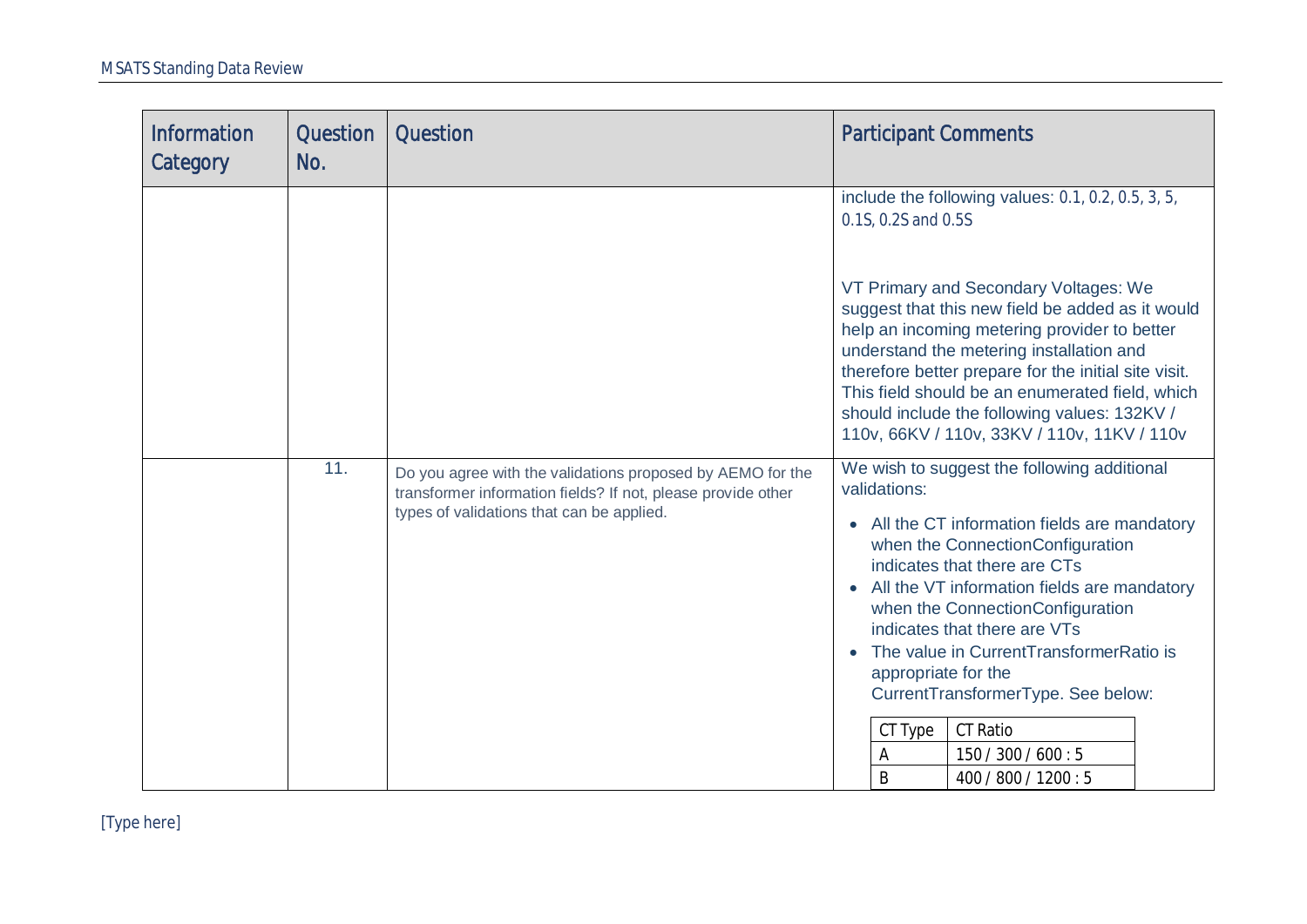| <b>Information</b><br>Category       | Question<br>No. | <b>Question</b>                                                                                                                                                                                                                                                 | <b>Participant Comments</b>                                                                                                                                                                                                                                                                                                                                                                                                                      |
|--------------------------------------|-----------------|-----------------------------------------------------------------------------------------------------------------------------------------------------------------------------------------------------------------------------------------------------------------|--------------------------------------------------------------------------------------------------------------------------------------------------------------------------------------------------------------------------------------------------------------------------------------------------------------------------------------------------------------------------------------------------------------------------------------------------|
|                                      | 12.             | Do you agree to not to add CT/VT serial number fields, and if<br>you do not agree, can you propose solutions for adding those                                                                                                                                   | $\mathsf C$<br>1000 / 2000 / 3000:5<br>$\mathsf{S}$<br>200:5<br>T<br>800:5<br>U<br>2000:5<br>$\vee$<br>4000:5<br>W<br>1500:5<br>We agree with AEMO to not add CT/VT serial<br>number fields. We believe that it is sufficient for                                                                                                                                                                                                                |
| <b>Register Level</b><br>Information | 13.             | fields in (i.e. new NMI devices table) and will adding them<br>provide more benefit than costs to your business and<br>customers<br>Do you agree with amending the fields Controlled Load and<br>Time of Day to include enumerated list of values? If Yes, what | a metering service provider to identify a<br>metering installation by referring to the site<br>address and the meter serial number.<br>We agree with AEMO to change the Controlled<br>Load and Time of Day fields to enumerated                                                                                                                                                                                                                  |
|                                      |                 | values can be in the enumerated list for the fields:<br><b>Controlled Load</b><br>Time of Day                                                                                                                                                                   | fields.<br>We suggest that the Controlled Load field<br>should include the values of 'No', 'CL1' and<br>'CL2'. These values are required to support the<br>scenario where the metering provider provides<br>controlled load functionality via their meter. In<br>this scenario the metering provider is<br>responsible for configuring the meter for a<br>particular controlled load setting and therefore<br>needs to communicate this setting. |
|                                      |                 |                                                                                                                                                                                                                                                                 | In addition to a value of 'ALLDAY', we suggest<br>that the Time of Day field should also include<br>the values of 'PEAK', 'SHOULDER' and<br>'OFFPEAK'. These values are required to                                                                                                                                                                                                                                                              |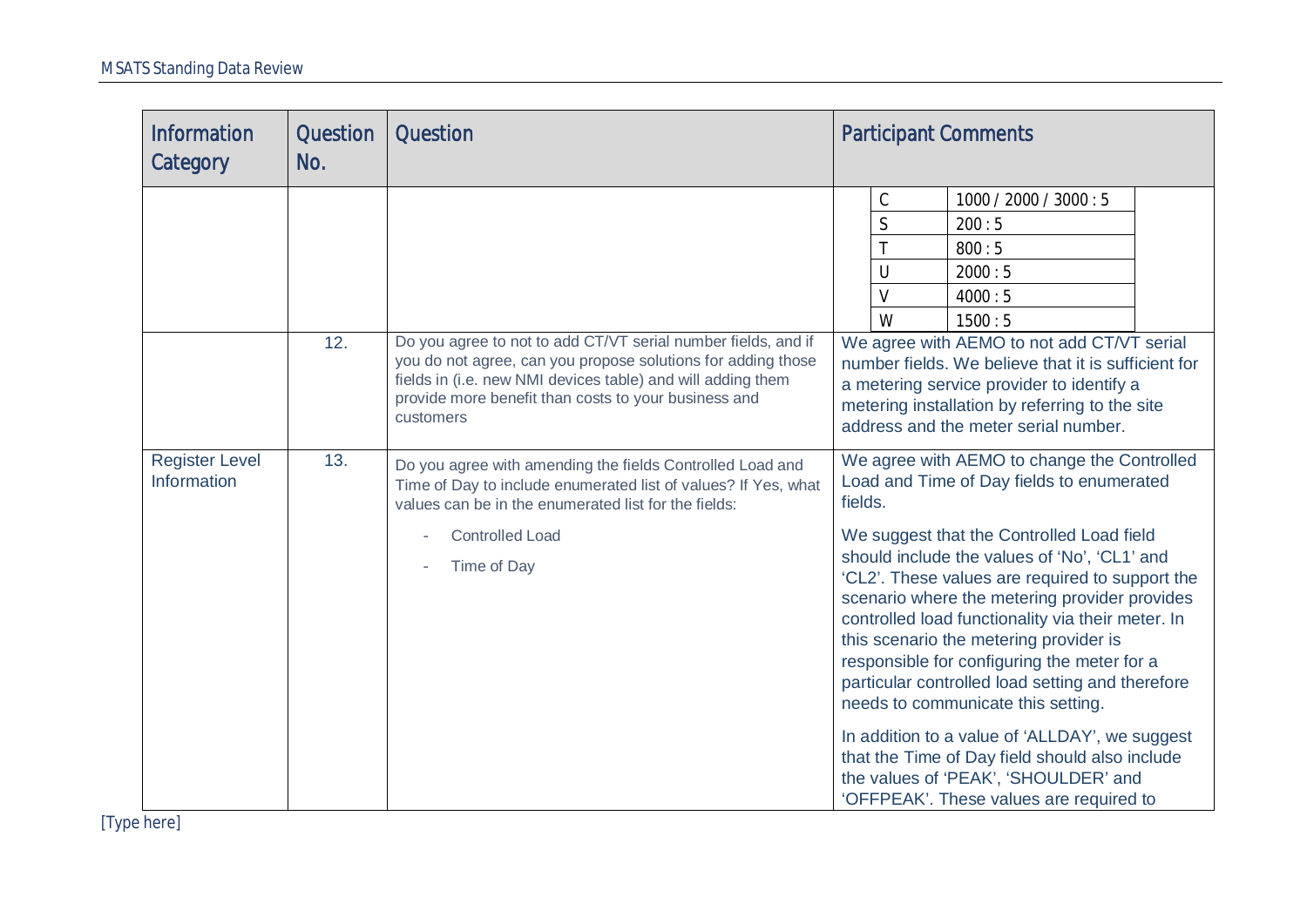| <b>Information</b><br>Category | Question<br>No. | Question                                                                                                                                        | <b>Participant Comments</b>                                                                                                                                                                                                                                                                                                                                                                                                                                 |
|--------------------------------|-----------------|-------------------------------------------------------------------------------------------------------------------------------------------------|-------------------------------------------------------------------------------------------------------------------------------------------------------------------------------------------------------------------------------------------------------------------------------------------------------------------------------------------------------------------------------------------------------------------------------------------------------------|
|                                |                 |                                                                                                                                                 | support an accumulation meter with time of use<br>capability.                                                                                                                                                                                                                                                                                                                                                                                               |
|                                |                 |                                                                                                                                                 | We note that currently the values expected for<br>the Time of Day field for an interval meter is<br>"INTERVAL'. For consistency we suggest that<br>the value of 'INTERVAL' not be included as an<br>enumerated value and that 'ALLDAY', if<br>applicable, be used instead for an interval<br>meter.                                                                                                                                                         |
|                                |                 |                                                                                                                                                 | We believe that the information for the<br>Controlled Load and Time of Day are mutually<br>exclusive, that is if the register is not measuring<br>controlled load then it must be measuring<br>something else as described in the time of day<br>field. Therefore for consideration, the Controlled<br>Load field could be eliminated and the<br>enumerated values for this field be included in<br>the Time of Day field, except for the value of<br>'No'. |
|                                | 14.             | Do you agree with AEMO's proposal to remove the following<br>fields?<br>Demand1<br>Demand <sub>2</sub><br><b>Network Additional Information</b> | We agree with the suggested fields to be<br>removed. We note that these fields are network<br>tariff related fields, with the demand fields rarely<br>used and the additional information field only<br>used to provide the name of the network tariff<br>code.                                                                                                                                                                                             |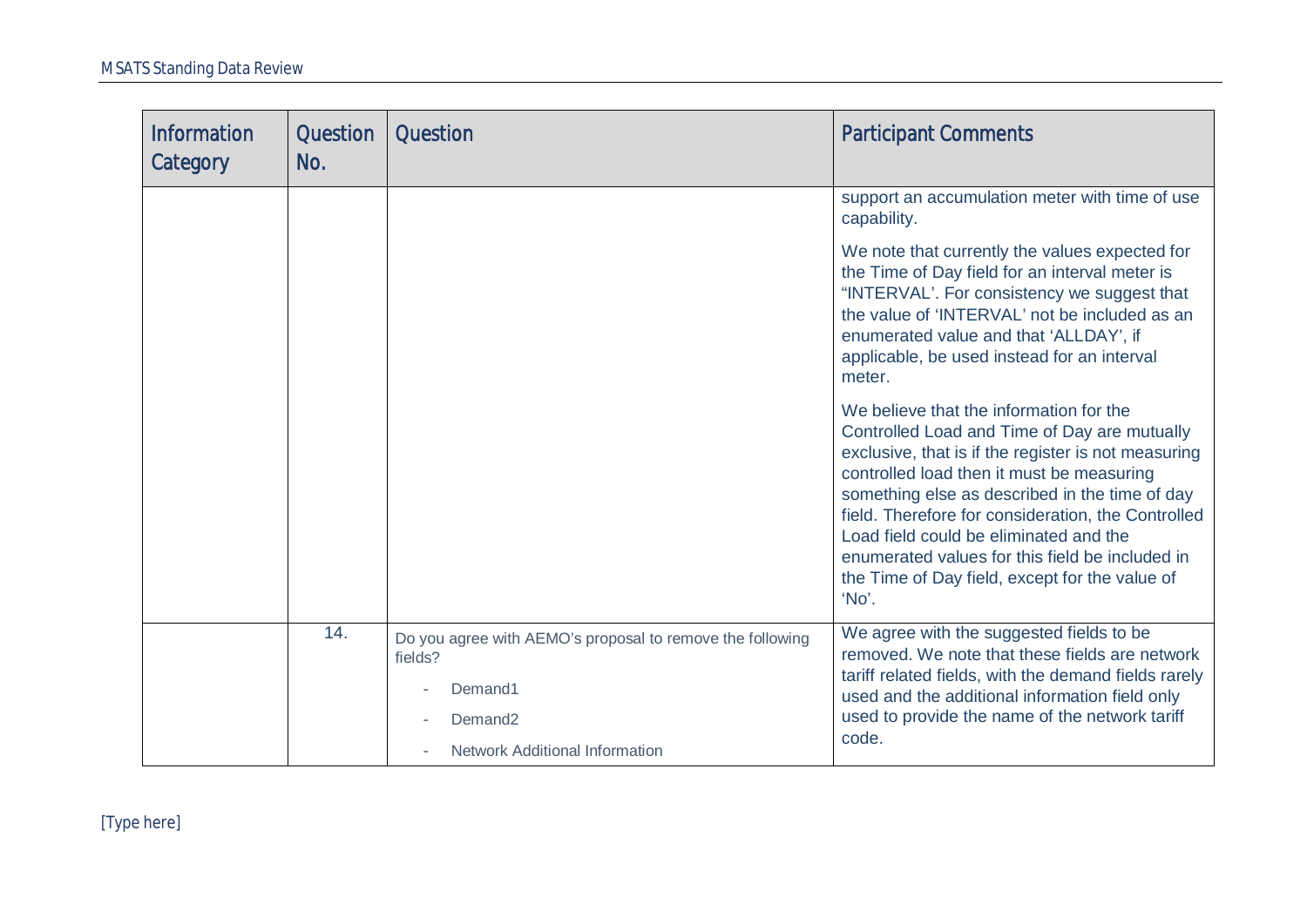| <b>Information</b><br>Category                             | <b>Question</b><br>No. | <b>Question</b>                                                                                                     | <b>Participant Comments</b>                                                                                                                                                                                                                                                                                                |
|------------------------------------------------------------|------------------------|---------------------------------------------------------------------------------------------------------------------|----------------------------------------------------------------------------------------------------------------------------------------------------------------------------------------------------------------------------------------------------------------------------------------------------------------------------|
| Connection and<br>Metering point<br><b>Details</b>         | 15.                    | Do you agree with the proposal to include the Connection<br>Configuration field as described above? Why/why not?    | We agree with adding the Connection<br>Configuration field as it provides key information<br>about the metering installation.                                                                                                                                                                                              |
|                                                            |                        |                                                                                                                     | It should be made clearer that the code for the<br>'Phases in Use' field is at the metering<br>installation level and not the meter level.                                                                                                                                                                                 |
|                                                            |                        |                                                                                                                     | We suggest that the Connection Configuration<br>field be captured at a metering installation level<br>and not at the meter level, therefore this field<br>should not be part of the meter-register table.<br>See our feedback on 'separate metering<br>installation fields from metering fields' below for<br>more detail. |
|                                                            | 16.                    | Are there any connection configurations that could not be<br>contained in the above Connection Configuration field? | No, we believe that all metering installations<br>can be described by this new Connection<br>Configuration field.                                                                                                                                                                                                          |
| <b>Shared Isolation</b><br><b>Points Flag Field</b>        | 17.                    | Are the values sufficient? What additional information should<br>be provided, and how could it be validated?        | Yes, we believe that the 3 proposed values are<br>sufficient.                                                                                                                                                                                                                                                              |
|                                                            | 18.                    | Should "Unknown" be able to be changed into "Yes" / "No"?                                                           | Yes, we believe that the value should be<br>allowed to change to any other allowable value<br>including from 'unknown' to either 'yes' or 'no.                                                                                                                                                                             |
| Metering<br><b>Installation</b><br>Location<br>Information | 19.                    | Do you support the deletion of Additional Site Information?                                                         | Yes, we agree that the Additional Site<br>Information field can be deleted after extending<br>the number of characters for the Meter Location<br>field from 50 to 200 and moving any existing                                                                                                                              |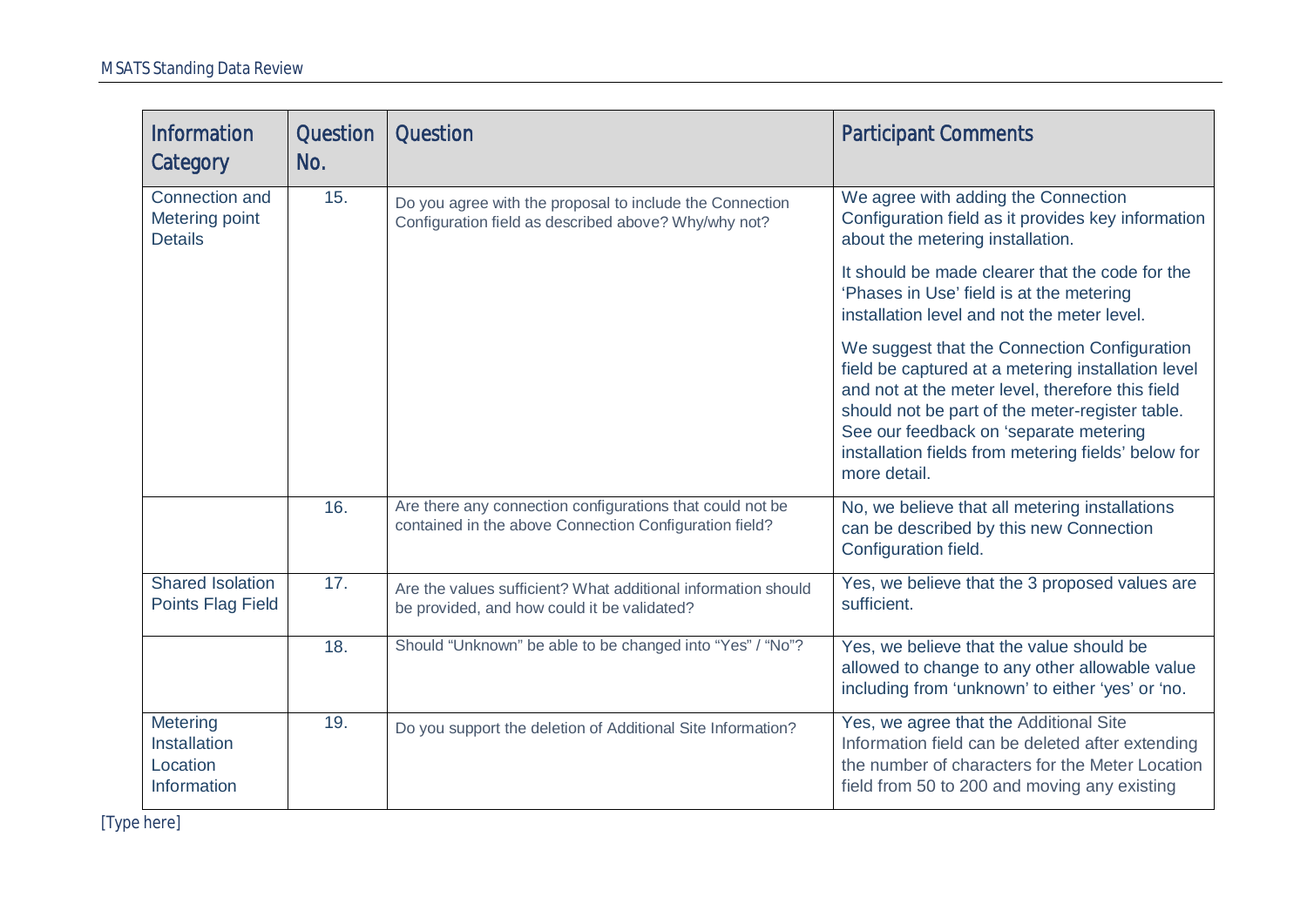| <b>Information</b><br>Category | Question<br>No. | <b>Question</b>                                                                                                                                                                     | <b>Participant Comments</b>                                                                                                                                                                                                                                                                                                                                                                                                                                                                                              |
|--------------------------------|-----------------|-------------------------------------------------------------------------------------------------------------------------------------------------------------------------------------|--------------------------------------------------------------------------------------------------------------------------------------------------------------------------------------------------------------------------------------------------------------------------------------------------------------------------------------------------------------------------------------------------------------------------------------------------------------------------------------------------------------------------|
|                                |                 |                                                                                                                                                                                     | data from the Additional Site Information field to<br>the Meter Location field.                                                                                                                                                                                                                                                                                                                                                                                                                                          |
|                                | 20.             | Are there any pieces of information that would be useful to<br>explicitly flag for inclusion in the Meter Location field? (these<br>can be included in the definition of the field) | No, we believe that it is sufficient to define the<br>Meter Location field to be a free text field used<br>to describe the location of the meter or how to<br>access the meter.                                                                                                                                                                                                                                                                                                                                          |
|                                | 21.             | Does your organisation support the mandatory provision of<br>GPS coordinates for all rural sites?                                                                                   | We do not support adding GPS coordinates to<br>MSATS because the cost to collect and provide<br>this information outweighs the benefit,<br>especially when there are other cost effective<br>ways to locate the meter.                                                                                                                                                                                                                                                                                                   |
|                                |                 |                                                                                                                                                                                     | If GPS coordinates were to be added to MSATS<br>then the answer to the question is 'No'.                                                                                                                                                                                                                                                                                                                                                                                                                                 |
|                                |                 |                                                                                                                                                                                     | For rural sites, it is very common for these<br>premises to be connected via overhead mains<br>and therefore it would not be difficult to locate<br>the meter by following the overhead mains. For<br>the small percentage where the overhead<br>mains are converted to underground within the<br>premises then it is not uncommon for the meter<br>to be located on a physical structure, eg the<br>house or the shed, therefore with the help of<br>comments on the meter location the meter can<br>be easily located. |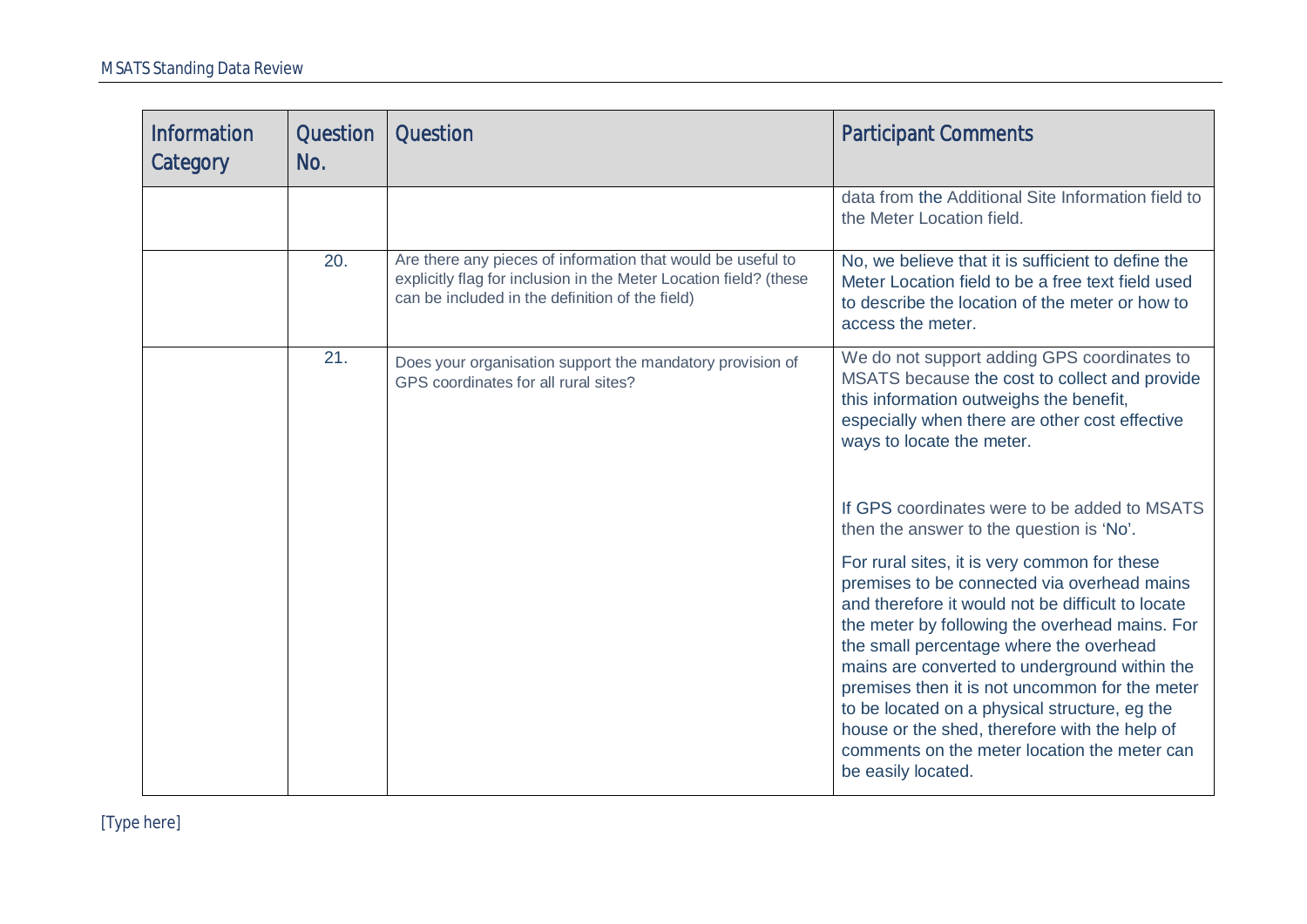| <b>Information</b><br>Category | <b>Question</b><br>No. | <b>Question</b>                                                                                                                                                                                                                                 | <b>Participant Comments</b>                                                                                                                                                                                                                                                                                                                                                                                                                                                                                                                                              |
|--------------------------------|------------------------|-------------------------------------------------------------------------------------------------------------------------------------------------------------------------------------------------------------------------------------------------|--------------------------------------------------------------------------------------------------------------------------------------------------------------------------------------------------------------------------------------------------------------------------------------------------------------------------------------------------------------------------------------------------------------------------------------------------------------------------------------------------------------------------------------------------------------------------|
|                                | 22.                    | If the provision of GPS coordinates for all rural NMIs were<br>made mandatory, does your organisation support the use of<br>"Designated regional area postcodes" to define "rural"? If not,<br>what alternative would your organisation prefer? | No, if GPS coordinates were to be added to<br>MSATS then we do not agree with the proposal<br>to use designated regional area postcodes to<br>define rural. This definition is too broad because<br>the postcodes that are captured in this definition<br>also captures urban premises.                                                                                                                                                                                                                                                                                  |
|                                | 23.                    | Does your organisation support the mandatory provision of<br>GPS coordinates for any sites with an MRIM meter?                                                                                                                                  | No, if GPS coordinates were to be added to<br>MSATS then this should not be mandatory for<br>existing MRIM metering installations. It is not<br>clear why GPS coordinates is suggested to be<br>mandatory for an MRIM metering installations in<br>contrast to other metering types. Without an<br>explanation of the benefits or the use case for<br>an MRIM metering installations we do not<br>believe that the cost to collect and provide this<br>information outweighs the benefit, especially<br>when there are other cost effective ways to<br>locate the meter. |
|                                | 24.                    | Does your organisation support the mandatory provision of<br>GPS coordinates for any new installations?                                                                                                                                         | No, if GPS coordinates were to be added to<br>MSATS then we believe for premises where the<br>location of the meter is easily identifiable, eg<br>residential sites, then adding GPS coordinates<br>does not add any value. For sites where the<br>meter is location is not easily identifiable, eg<br>apartments, then comments about the meter<br>location would be sufficient and at times could<br>be better than GPS coordinates (eg meter<br>located in basement - GPS coordinates would                                                                           |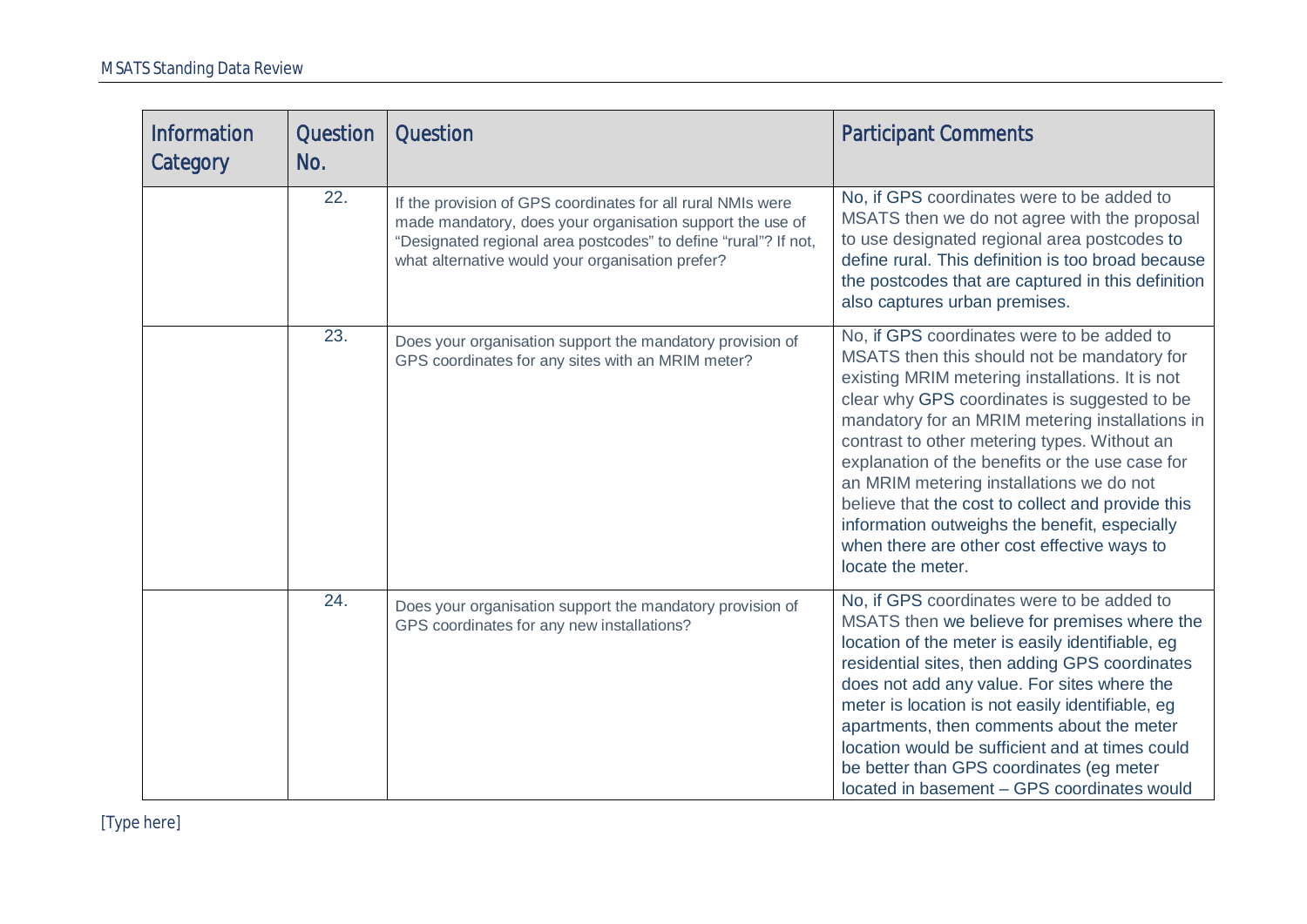| <b>Information</b><br>Category | Question<br>No. | <b>Question</b>                                                                                                                                                                                                                                                                                                                                                                                   | <b>Participant Comments</b>                                                                                                                                                                                                                                                                                                                                                                                                                                                           |
|--------------------------------|-----------------|---------------------------------------------------------------------------------------------------------------------------------------------------------------------------------------------------------------------------------------------------------------------------------------------------------------------------------------------------------------------------------------------------|---------------------------------------------------------------------------------------------------------------------------------------------------------------------------------------------------------------------------------------------------------------------------------------------------------------------------------------------------------------------------------------------------------------------------------------------------------------------------------------|
|                                |                 |                                                                                                                                                                                                                                                                                                                                                                                                   | not be helpful but meter location comments<br>would be helpful).                                                                                                                                                                                                                                                                                                                                                                                                                      |
|                                | 25.             | Does your organisation believe that the provision of this<br>information should be made mandatory for any other<br>scenarios?                                                                                                                                                                                                                                                                     | No, if GPS coordinates were to be added to<br>MSATS then GPS coordinates should not be<br>mandatory for any scenario. We do not believe<br>that the cost to collect and provide this<br>information outweighs the benefit, especially<br>when there are other cost-effective ways to<br>locate the meter.                                                                                                                                                                             |
|                                | 26.             | Does your organisation believe that the provision of this<br>information should be made required for any other scenarios?                                                                                                                                                                                                                                                                         | Yes, if GPS coordinates were to be added to<br>MSATS then GPS coordinates should only be<br>required for new metering installations and any<br>changes to existing metering installations. We<br>note that the B2B NOMW transaction already<br>require GPS coordinates for new metering<br>installation and any changes to existing<br>metering installations. Therefore, we believe<br>that by aligning to the B2B Procedure there<br>would not any additional cost on participants. |
|                                | 27.             | Bearing in mind that GPS coordinates to four decimal places<br>allow identification to the nearest 10 metres, that GPS<br>coordinates to five decimal places allows identification to the<br>nearest metre, and that GPS coordinates to six decimal<br>places allows identification to the nearest 10 centimetres, if<br>the field is added should it be to four, five, or six decimal<br>places? | If GPS coordinates were to be added to MSATS<br>then we suggest that it should be up to 7<br>decimal places. This aligns with the number of<br>decimal places for the GPS coordinates defined<br>in the B2B NOMW transaction.                                                                                                                                                                                                                                                         |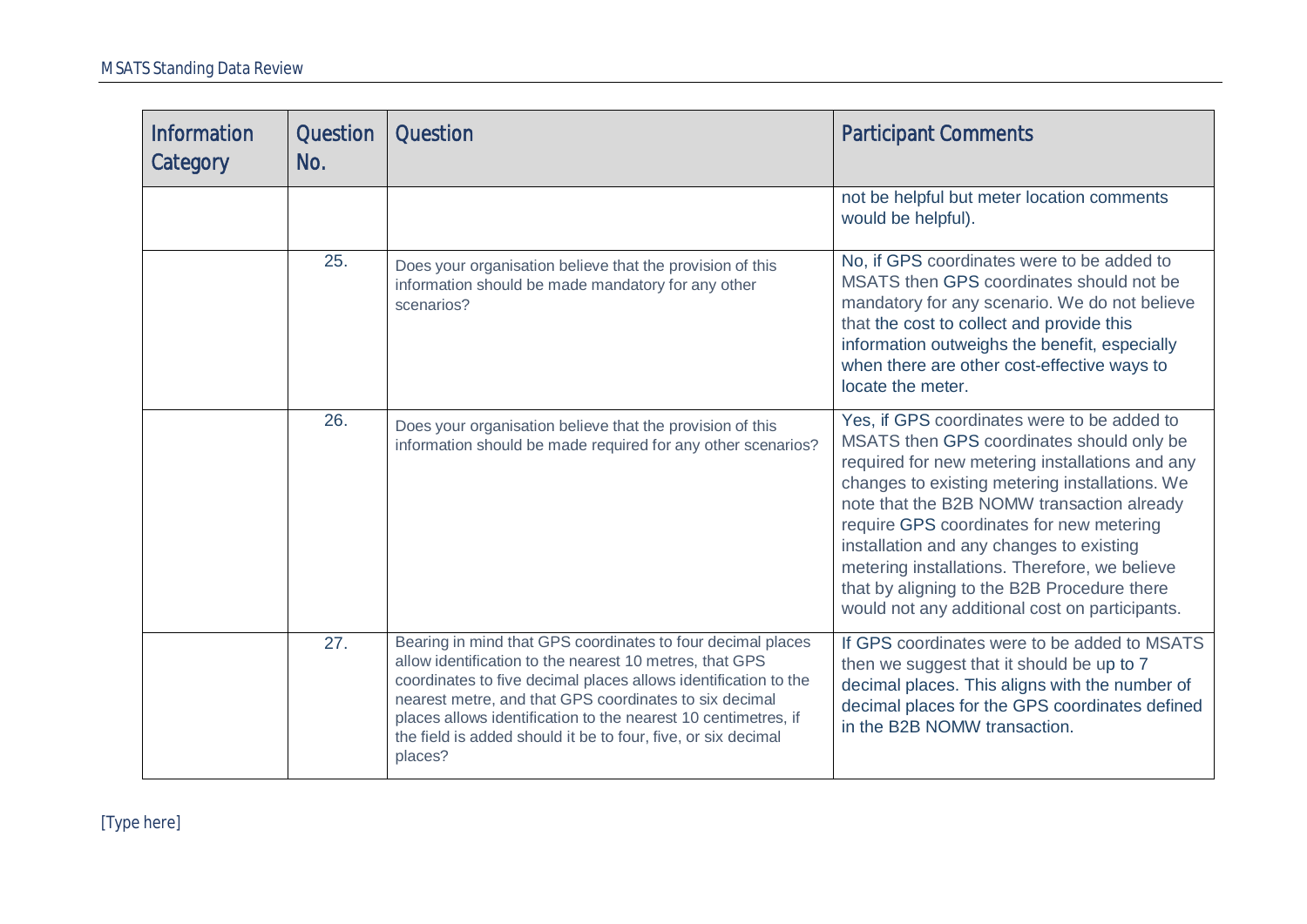| <b>Information</b><br>Category                              | <b>Question</b><br>No. | <b>Question</b>                                                                                                                                                                                    | <b>Participant Comments</b>                                                                                                                                                                                                                                                                                                                                                                                         |
|-------------------------------------------------------------|------------------------|----------------------------------------------------------------------------------------------------------------------------------------------------------------------------------------------------|---------------------------------------------------------------------------------------------------------------------------------------------------------------------------------------------------------------------------------------------------------------------------------------------------------------------------------------------------------------------------------------------------------------------|
| Meter Read and<br><b>Estimation</b><br><b>Information</b>   | 28.                    | Do you agree with AEMO's proposal to amend or remove the<br>meter read and estimation information as per the proposal<br>above, if not please specify which ones you do not agree with<br>and why? | Yes, we agree with amending the Next<br>Scheduled Read Date from 'Optional' to<br>'Required' for manually read meters and the<br>removal of the 3 suggested fields.                                                                                                                                                                                                                                                 |
|                                                             |                        |                                                                                                                                                                                                    | To determine if a meter is manually read we<br>suggest that AEMO look at the first character of<br>the Read Type Code field, as opposed to the<br>Installation Type Code field, because some<br>metering installations that is normally manually<br>read can be remotely read. For example, under<br>7.8.9.b of the NER remote collection of<br>metering data is allowed for type 5 and 6<br>metering installation. |
| <b>Meter</b><br><b>Communications</b><br><b>Information</b> | 29.                    | Do you agree with AEMO's proposal to remove the meter<br>communications information fields as per the proposal above,<br>if not please specify which ones you do not agree with and<br>why?        | Yes, we agree with the suggested fields to be<br>removed. We do not believe that these fields<br>provide value to any other party except for the<br>metering service provider, therefore they are<br>not required in MSATS                                                                                                                                                                                          |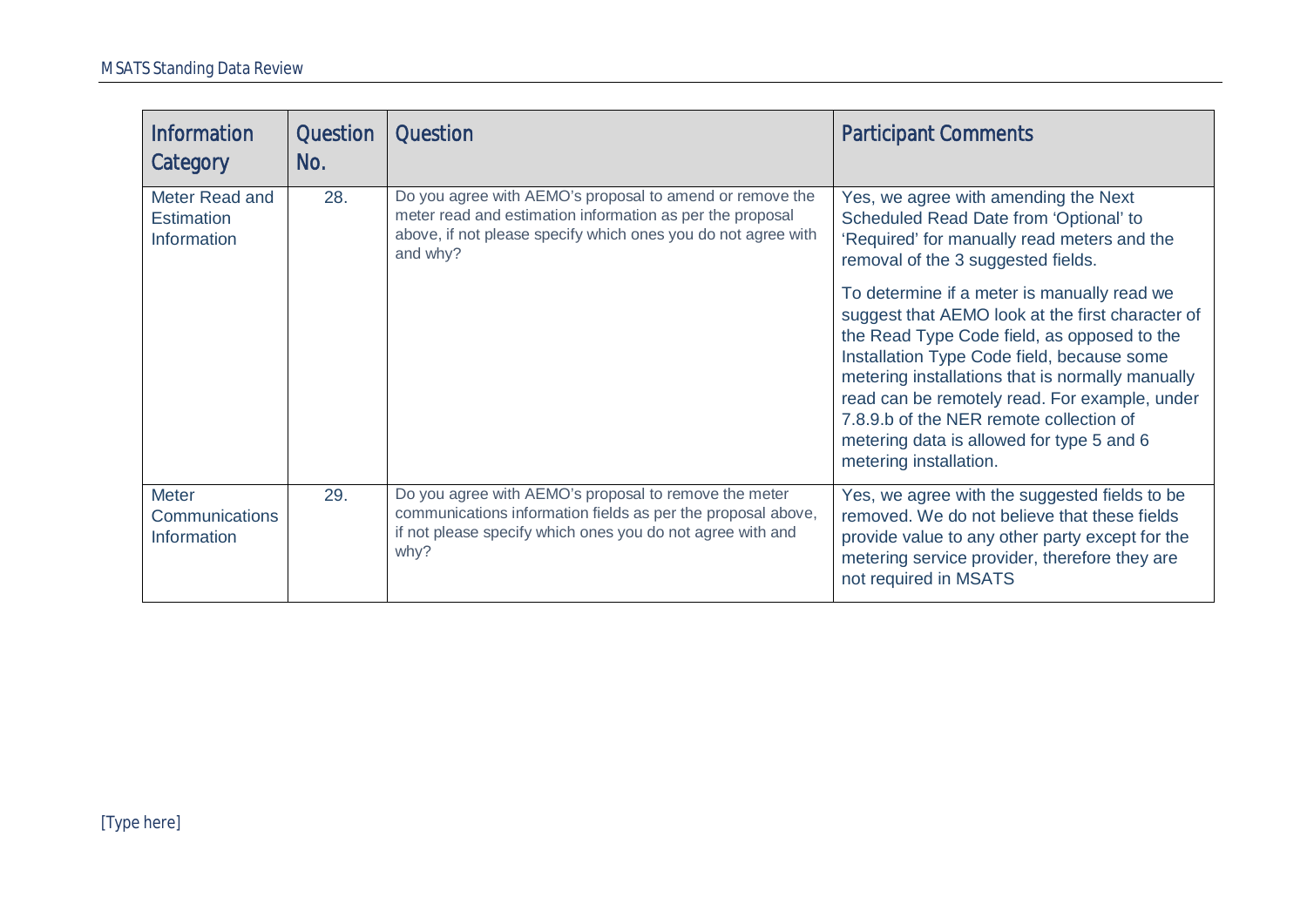#### 2.2 NMI details

| <b>Information</b><br>Category     | Question<br>No. | Question                                                                                                                                                                                                                                                                | <b>Participant Comments</b>                                                                                                                                                                                                                                                                                                                                                                                                                                                                                                          |
|------------------------------------|-----------------|-------------------------------------------------------------------------------------------------------------------------------------------------------------------------------------------------------------------------------------------------------------------------|--------------------------------------------------------------------------------------------------------------------------------------------------------------------------------------------------------------------------------------------------------------------------------------------------------------------------------------------------------------------------------------------------------------------------------------------------------------------------------------------------------------------------------------|
| <b>Address</b><br><b>Structure</b> | 30.             | Do you agree with the proposal to remove unstructured<br>address fields, following a period for data holders to clean<br>their existing data?                                                                                                                           | Yes, we agree with the removal of the<br>unstructured address fields. The use of<br>structured addresses allows for better validation<br>and management of this important information.                                                                                                                                                                                                                                                                                                                                               |
|                                    | 31.             | Are there any reasons to keep the Unstructured Address<br>fields, given that additional locational information (e.g. "pump<br>by the dam") can be provided in other fields, e.g. Location<br>Descriptor where we have proposed to lengthen the<br>characters available? | No, there is no reason to keep unstructured<br>address fields. Our current process is to convert<br>any valid unstructured addresses received via<br>the Allocate NMI service order into structured<br>addresses, therefore from our experience there<br>is no scenario where an address cannot be<br>entered as a structured address.                                                                                                                                                                                               |
|                                    | 32.             | Do you agree with the proposal to add G-NAF PID to MSATS<br>if the data were populated by AEMO on the basis of structured<br>address (as is currently done for DPIDs) and thereafter by<br>LNSPs?                                                                       | No, we disagree with the proposal to add GNAF<br>PID if the distributor is obligated to populate and<br>maintain this field in MSATS. This is because it<br>would require significant system changes<br>however no use case has been put forward to<br>explain how GNAF PID can be used to benefit<br>the industry or the customer. Should retailers or<br>AEMO believe that there are benefits of adding<br>GNAF PID then we suggest that AEMO<br>populates and maintain this field to minimise the<br>collective cost to industry. |
|                                    | 33.             | Do you agree with the proposal to add G-NAF PID to MSATS<br>if the data were populated entirely by LNSPs?                                                                                                                                                               | No, we disagree with the proposal to add GNAF<br>PID if the distributor is obligated to populate and                                                                                                                                                                                                                                                                                                                                                                                                                                 |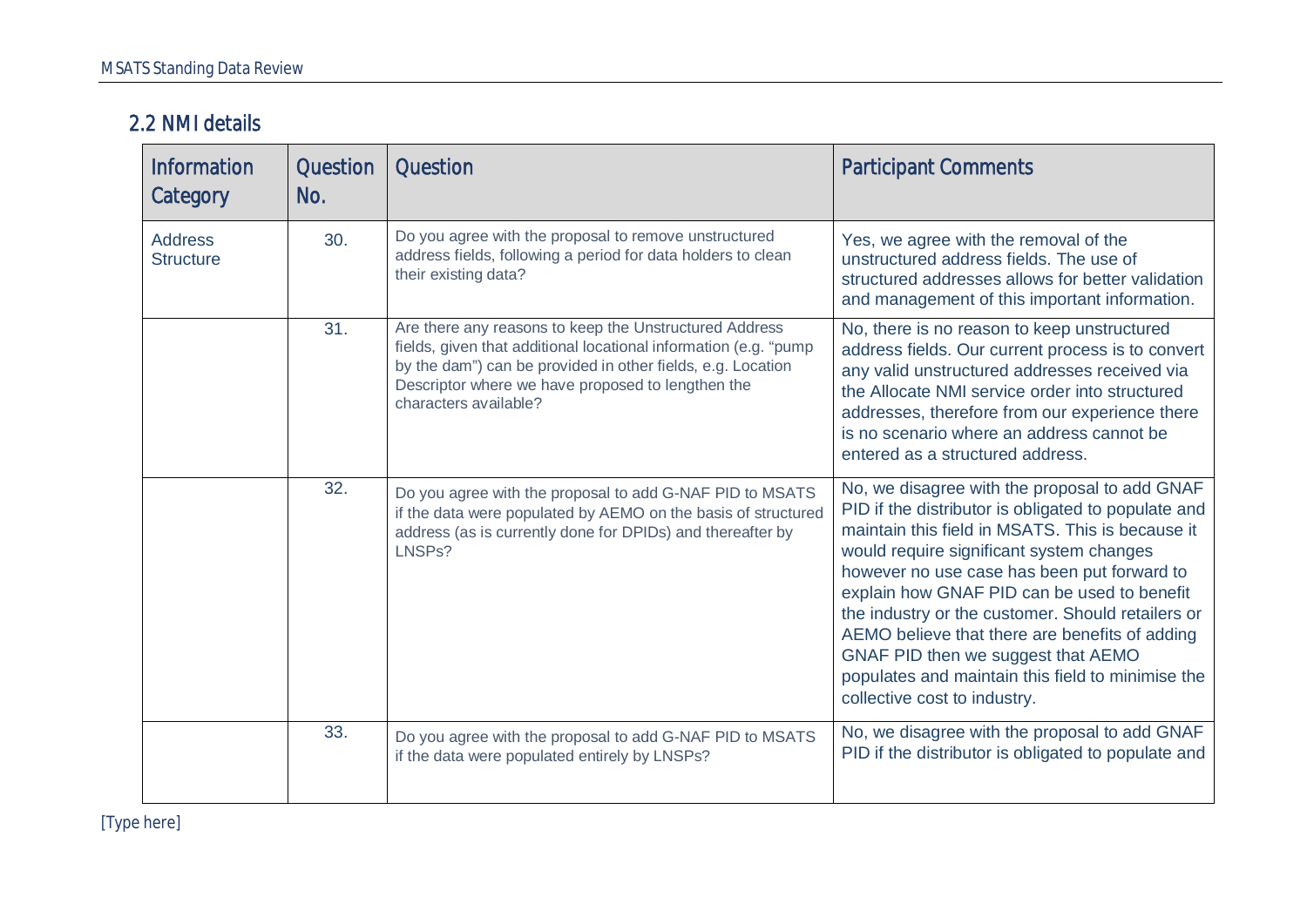| <b>Information</b><br>Category | Question<br>No. | <b>Question</b>                                                                                                                                                   | <b>Participant Comments</b>                                                                                                                                                                                                                                                                                                                                                                                                                                                                                                                                                                                                                                                                                                                                                                                                                                                                                                                                          |
|--------------------------------|-----------------|-------------------------------------------------------------------------------------------------------------------------------------------------------------------|----------------------------------------------------------------------------------------------------------------------------------------------------------------------------------------------------------------------------------------------------------------------------------------------------------------------------------------------------------------------------------------------------------------------------------------------------------------------------------------------------------------------------------------------------------------------------------------------------------------------------------------------------------------------------------------------------------------------------------------------------------------------------------------------------------------------------------------------------------------------------------------------------------------------------------------------------------------------|
|                                |                 |                                                                                                                                                                   | maintain this field in MSATS. See our<br>comments to question 32.                                                                                                                                                                                                                                                                                                                                                                                                                                                                                                                                                                                                                                                                                                                                                                                                                                                                                                    |
|                                | 34.             | If AEMO were to add the G-NAF PID field (which would<br>uniquely identify a physical address), do participants believe<br>there is use in keeping the DPID field? | Regardless of whether GNAF PID is added to<br>MSATS or not, we suggest that DPID be<br>removed because it does not provide any value<br>to industry.                                                                                                                                                                                                                                                                                                                                                                                                                                                                                                                                                                                                                                                                                                                                                                                                                 |
|                                | 35.             | Would your organisation support adding Section Number and<br>DP Number if G-NAF PID were also to be added?                                                        | Regardless of whether GNAF PID is added to<br>MSATS or not, we suggest that Section Number<br>and DP Number be added to MSATS. This is<br>because from our experience it can take 6<br>months or longer for the GNAF PID to be issued<br>for a site. From the time a NMI is populated in<br>MSATS and when the GNAF PID is populated<br>in MSATS, retailers could confirm a NMI by<br>checking the Section Number and DP Number<br>fields. Even when the GNAF PID is populated in<br>MSATS, customers are more likely to know<br>their Lot, Section Number and/or DP Number<br>than the GNAF PID, therefore retailers could<br>confirm a NMI by checking the Section Number<br>and DP Number fields against the information<br>provided to them by the customer. Also, should<br>AEMO take on the responsibility to populate the<br><b>GNAF PID then Section Number and DP</b><br>Number is required to uniquely identify and link<br>the GNAF PID to the right NMI. |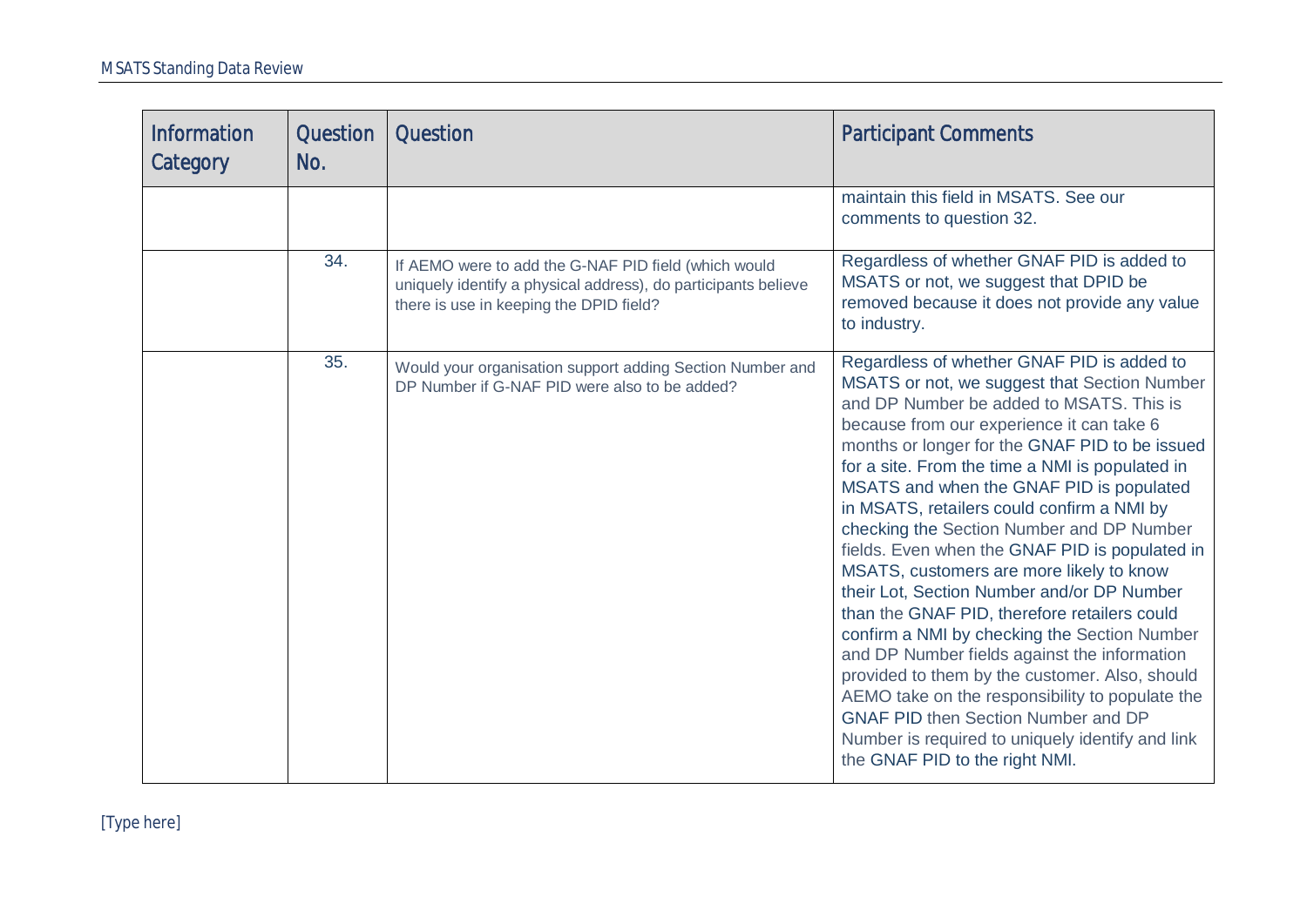| <b>Information</b><br>Category               | <b>Question</b><br>No. | <b>Question</b>                                                                                           | <b>Participant Comments</b>                                                                                                                                             |
|----------------------------------------------|------------------------|-----------------------------------------------------------------------------------------------------------|-------------------------------------------------------------------------------------------------------------------------------------------------------------------------|
|                                              | 36.                    | Would your organisation support adding Section Number and<br>DP Number if G-NAF PID were not to be added? | Regardless of whether GNAF PID is added to<br>MSATS or not, we suggest that Section Number<br>and DP Number be added to MSATS. See our<br>comments to question 35.      |
| <b>Feeder Class</b>                          | 37.                    | Do you agree with the proposal to make Feeder Class<br>required for the jurisdiction of Queensland?       | Yes, we agree with making Feeder Class<br>required for QLD but optional for other<br>jurisdictions because this field is predominately<br>only used in QLD.             |
| Transmission<br>Node Identifier <sub>2</sub> | 38.                    | Do you agree with the proposal to introduce TNI2?                                                         | Yes, we agree with the proposal to add a TNI2<br>field because this will help AEMO to manage<br>global settlements where there are cross<br>boundary connection points. |

#### 2.3 NER Schedule 7.1

| Information<br>Category                | <b>Question</b><br>No. | <b>Question</b>                                                                              | <b>Participant Comments</b>                                                                                                                                                                                                                               |
|----------------------------------------|------------------------|----------------------------------------------------------------------------------------------|-----------------------------------------------------------------------------------------------------------------------------------------------------------------------------------------------------------------------------------------------------------|
| <b>NER Schedule</b><br>7.1 Rule Change | 39.                    | Do you see any benefit in Schedule 7.1 remaining as-is? If so,<br>please detail the benefit. | No, we do not see any benefit of Schedule 7.1<br>remaining as is. The current approach of listing<br>all the required fields is too prescriptive and<br>therefore does afford enough flexibility to<br>manage changes to accommodate industry<br>changes. |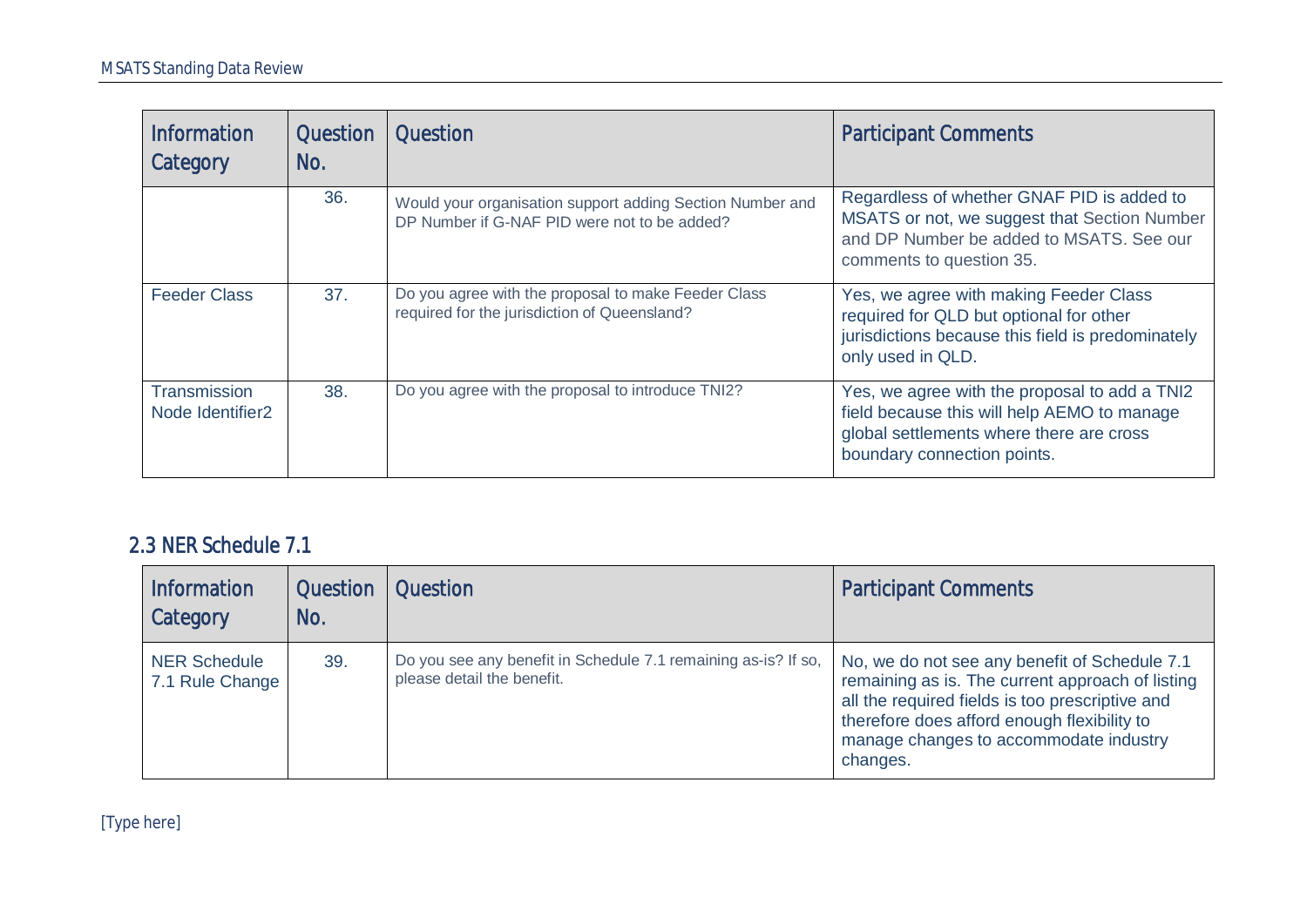| <b>Information</b><br>Category                                                           | <b>Question</b><br>No. | <b>Question</b>                                                                                                                                                              | <b>Participant Comments</b>                                                                                                                                                                                                               |
|------------------------------------------------------------------------------------------|------------------------|------------------------------------------------------------------------------------------------------------------------------------------------------------------------------|-------------------------------------------------------------------------------------------------------------------------------------------------------------------------------------------------------------------------------------------|
|                                                                                          | 40.                    | Do you support AEMO's proposal? If you do not, please detail<br>why.                                                                                                         | Yes, we support AEMO's proposal in principle.<br>We reserve our decision when we see AEMO's<br>detailed proposal.                                                                                                                         |
| <b>Fields</b><br>referenced in the<br>NER that are not<br>implemented in<br><b>MSATS</b> | 41.                    | Do you see any benefit in adding the aforementioned fields to<br>MSATS? If so, in which table would you propose they be<br>added and how can the quality of data be ensured? | No, we do not see any benefit of adding the 3<br>aforementioned fields. We do not believe that<br>these fields provide value to any other party<br>except for the metering service provider,<br>therefore they are not required in MSATS. |

## **3. Proposed Changes in Standing Data for MSATS Guideline**

<span id="page-17-0"></span>

| <b>Section No/Field Name</b>               | <b>Participant Comments</b>                                                                                                                                                                                                                                                                                                                                                                                                                                                                                                                                                                                                                                                                                                                                                                                                                       |
|--------------------------------------------|---------------------------------------------------------------------------------------------------------------------------------------------------------------------------------------------------------------------------------------------------------------------------------------------------------------------------------------------------------------------------------------------------------------------------------------------------------------------------------------------------------------------------------------------------------------------------------------------------------------------------------------------------------------------------------------------------------------------------------------------------------------------------------------------------------------------------------------------------|
| Enumerated values to be easily<br>modified | We note that AEMO is proposing to have enumerated fields. We support this in principle<br>as it will allow for higher quality data to be populated in MSATS. However, this must be<br>supported with a solution that will allow for addition, deletion or modification of the<br>enumerated values to be done quickly, and therefore should not have to be subjected to<br>a procedure consultation or a schema change to make these changes. We note that<br>some of the enumerated values are defined in the Standing Data for MSATS document<br>which suggests that consultation is required if the enumerated values were to be added,<br>deleted or modified. We suggest that a similar approach to Network Tariff Code be<br>adopted whereby the enumerated values are not defined in a document but is instead<br>maintained within MSATS. |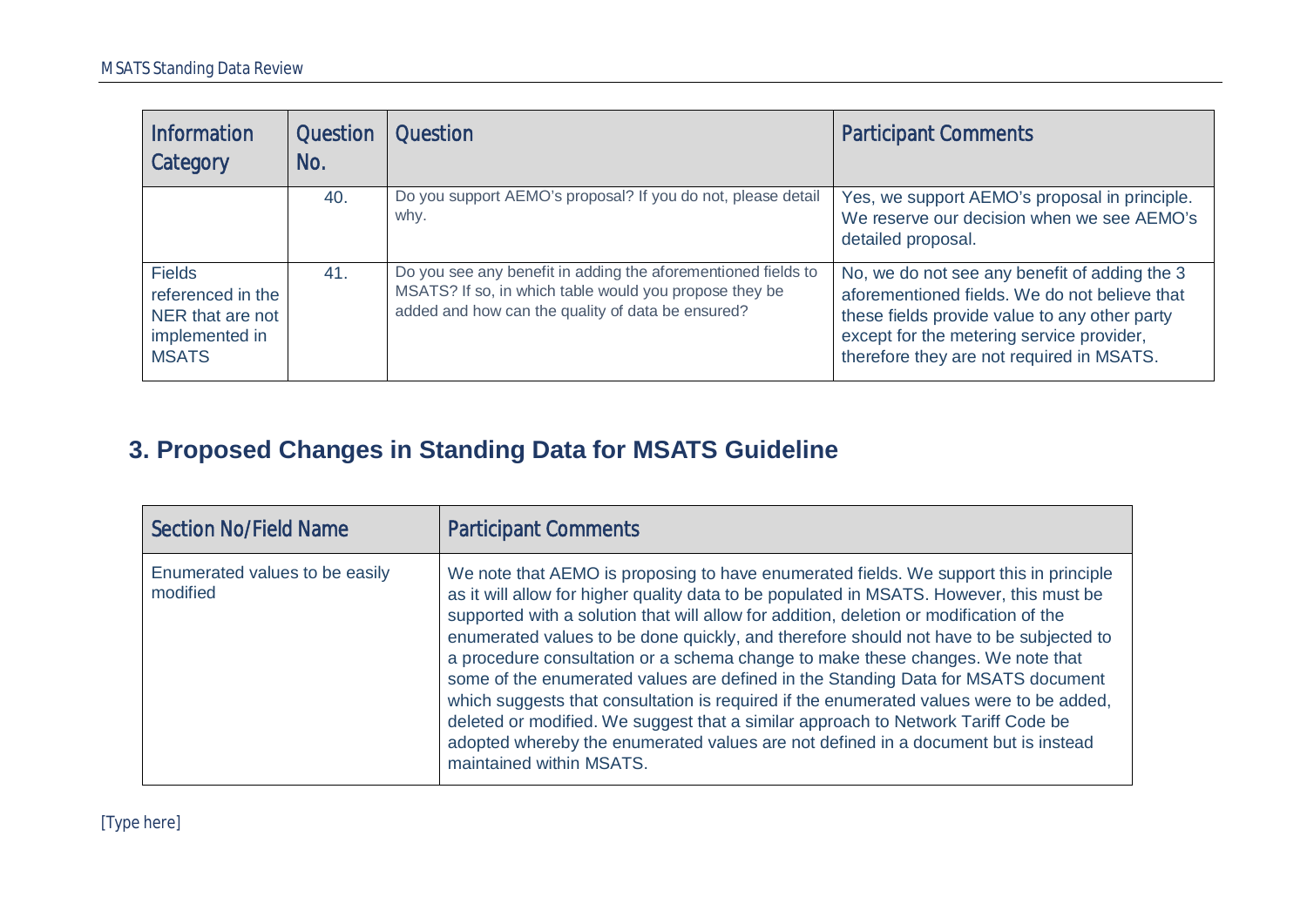| Section No/Field Name  | <b>Participant Comments</b>                                                                                                                                                                                                                      |
|------------------------|--------------------------------------------------------------------------------------------------------------------------------------------------------------------------------------------------------------------------------------------------|
| <b>Optional fields</b> | We note that AEMO is proposing to remove or change, where possible, all the optional<br>fields. However the fields Hazard, Location and Aggregate are still listed as optional. We<br>suggest AEMO consider changing these fields to 'required'. |

## **4. Other Issues Related to Consultation Subject Matter**

<span id="page-18-0"></span>

| <b>Heading</b>                                    | <b>Participant Comments</b>                                                                                                                                                                                                                                                                                        |
|---------------------------------------------------|--------------------------------------------------------------------------------------------------------------------------------------------------------------------------------------------------------------------------------------------------------------------------------------------------------------------|
| New fields for non-contestable<br>unmetered loads | To support changes introduced by the 5MS program, we wish to suggest 3 new fields:<br>Device Type, Device Profile, Device Agreed Load. These new fields should be required<br>for non-contestable unmetered load NMIs where a 1 NMI to 1 device approach is<br>adopted. More detail of these new fields are below: |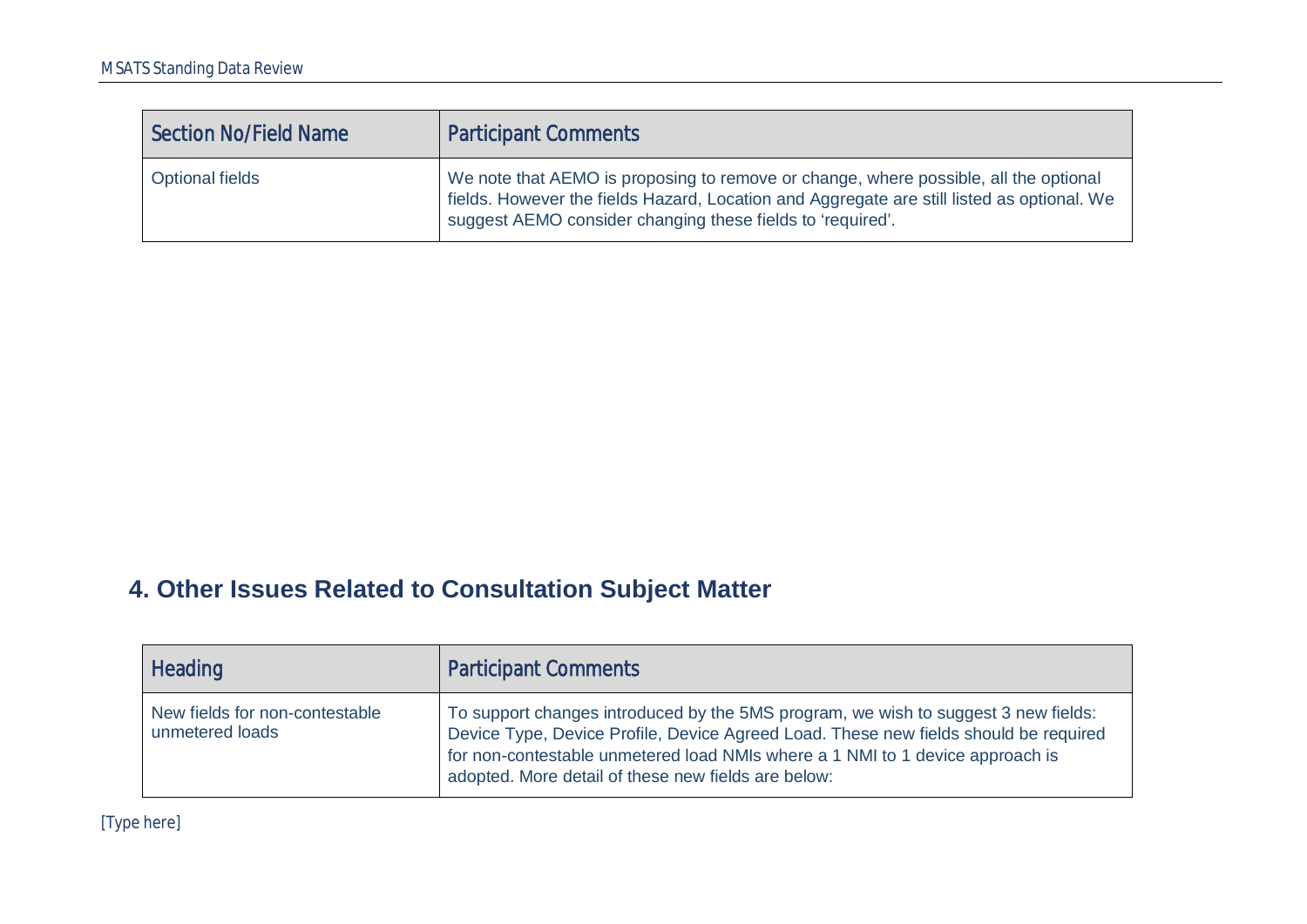| <b>Heading</b>             | <b>Participant Comments</b> |                                                                                                                                                                                                                                                                                                                                                                   |                                                                                                                                                                                  |
|----------------------------|-----------------------------|-------------------------------------------------------------------------------------------------------------------------------------------------------------------------------------------------------------------------------------------------------------------------------------------------------------------------------------------------------------------|----------------------------------------------------------------------------------------------------------------------------------------------------------------------------------|
|                            | Field<br>Name               | Description                                                                                                                                                                                                                                                                                                                                                       | Who should provide this data?                                                                                                                                                    |
|                            | Device<br>Type              | This is applicable for non-contestable unmetered<br>loads only. This is the type of device installed.<br>This field should contain a list of allowable values<br>such as telephone box, NBN cabinet, advertising<br>sign etc                                                                                                                                      | If this field was to be included in MSATS,<br>then we believe that the LNSP should<br>populate this field as it is related to non-<br>contestable unmetered loads                |
|                            | Device<br>Profile           | This is applicable for non-contestable unmetered<br>loads only. This is the profile used for calculating<br>the metering data. This field should contain a list<br>of allowable values such as all times, sun rise/set<br>etc                                                                                                                                     | If this field was to be included in MSATS,<br>then we believe that the LNSP should<br>populate this field as it is related to non-<br>contestable unmetered loads                |
|                            | Device<br>Agreed<br>Load    | This is applicable for non-contestable unmetered<br>loads only. This is the agreed rating of the device<br>in Watts                                                                                                                                                                                                                                               | If this field was to be included in MSATS,<br>then we believe that the LNSP should<br>populate this field as it is related to non-<br>contestable unmetered loads                |
|                            |                             | We note that most these new fields are not applicable for most NMIs in MSATS.<br>they are populated.                                                                                                                                                                                                                                                              | Therefore we suggest that they be designed in a similar manner to NSP2, whereby these<br>fields are not associated with a NMI by default and only get associated with a NMI when |
| <b>Network Tariff Code</b> |                             | The Network Tariff Code field is currently mandatory for a MPB to populate. We believe<br>that this field should be the responsibility of the LNSP given the purpose of this field.                                                                                                                                                                               |                                                                                                                                                                                  |
|                            |                             | One option is to allow a MPB to create a meter register record without a Network Tariff<br>Code. The LNSP will then be required to populate the Network Tariff Code. Any further<br>changes to the meter register record by the MPB should always result in the Network<br>Tariff Code being carried to the updated meter register record, that is the MPB cannot |                                                                                                                                                                                  |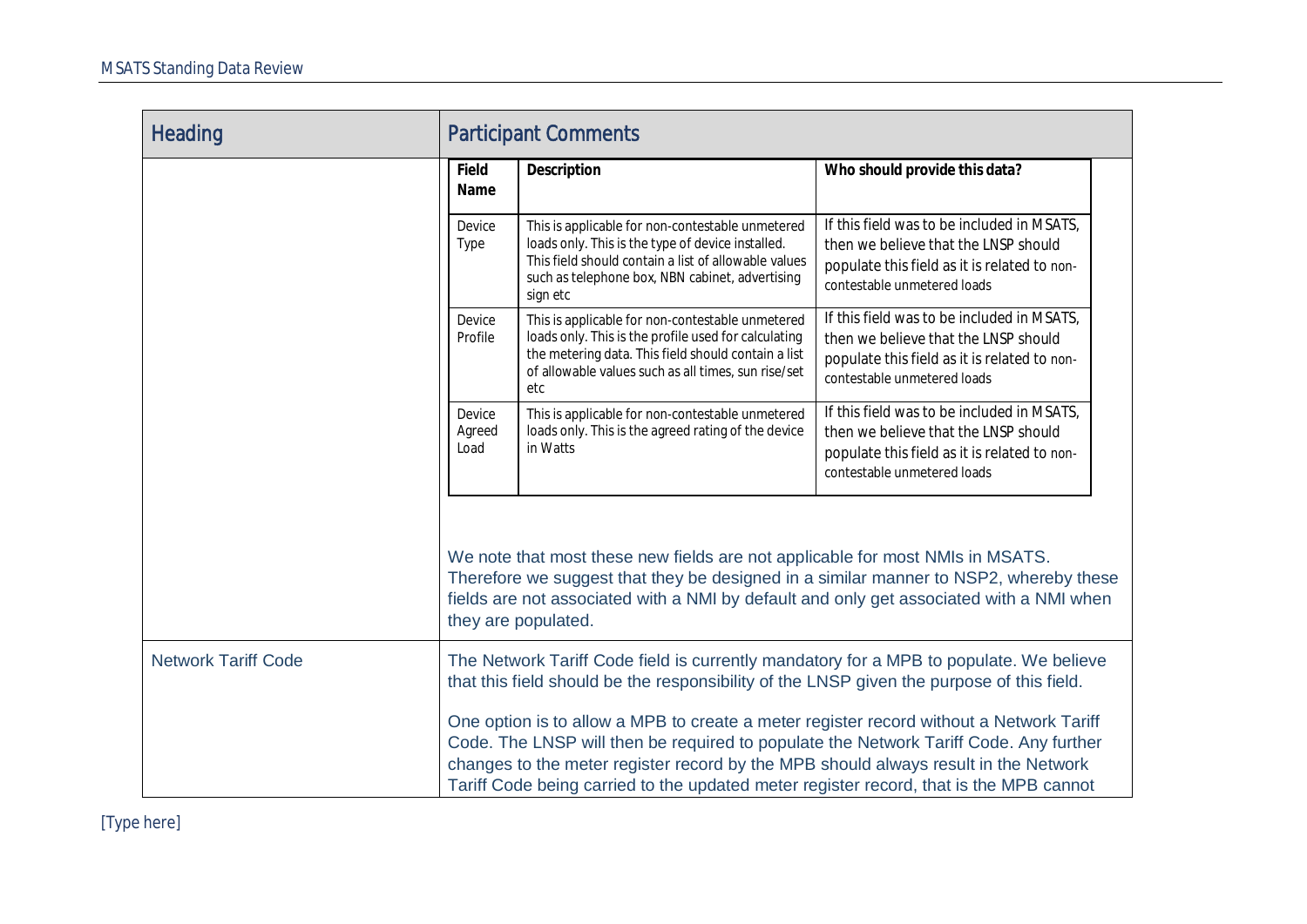| <b>Heading</b>                                                | <b>Participant Comments</b>                                                                                                                                                                                                                                                                                                                                                                                                                                                                                                                                                                                                                                                                                                                                                                                                                                                                                                                                                                                                                                        |
|---------------------------------------------------------------|--------------------------------------------------------------------------------------------------------------------------------------------------------------------------------------------------------------------------------------------------------------------------------------------------------------------------------------------------------------------------------------------------------------------------------------------------------------------------------------------------------------------------------------------------------------------------------------------------------------------------------------------------------------------------------------------------------------------------------------------------------------------------------------------------------------------------------------------------------------------------------------------------------------------------------------------------------------------------------------------------------------------------------------------------------------------|
|                                                               | change or blank out the Network Tariff Code. The LNSP should always have the right to<br>change the Network Tariff Code.                                                                                                                                                                                                                                                                                                                                                                                                                                                                                                                                                                                                                                                                                                                                                                                                                                                                                                                                           |
|                                                               | Another option is to remove the Network Tariff Code field from the meter register record<br>and create two new fields in the NMI master record called 'Network Service' and 'Network<br>Tariff Code'. The Network Service field describes the services offered by the network and<br>should be an enumerated field with values like 'general supply' and 'off peak', and the<br>Network Tariff Code is used to assign the network tariff code to the network service.                                                                                                                                                                                                                                                                                                                                                                                                                                                                                                                                                                                              |
| Separate metering installation fields<br>from metering fields | Currently the MSATS data model is that for every NMI master record there can be 1 or<br>more meter register record, and for every meter register record there can be 1 or more<br>register identifier record. There are a number of fields that are more representative of a<br>metering installation than a meter, therefore these fields should not be included as part of<br>the meter record and instead should be separated out into the NMI master record or a<br>new record type be created. This would avoid the need to duplicate the same data and<br>avoid inconsistent data to be populated just because of the data model of MATS.<br>We suggest that the option to create a new record type be adopted to better support the<br>MPB being responsible for these metering installation records, while the LNSP continue<br>to be responsible for the NMI master record.<br>We suggest that the following fields be moved to this new metering installation record:<br>ConnectionConfiguration<br>CurrentTransformerLocation<br>CurrentTransformerType |
|                                                               | CurrentTransformerRatio                                                                                                                                                                                                                                                                                                                                                                                                                                                                                                                                                                                                                                                                                                                                                                                                                                                                                                                                                                                                                                            |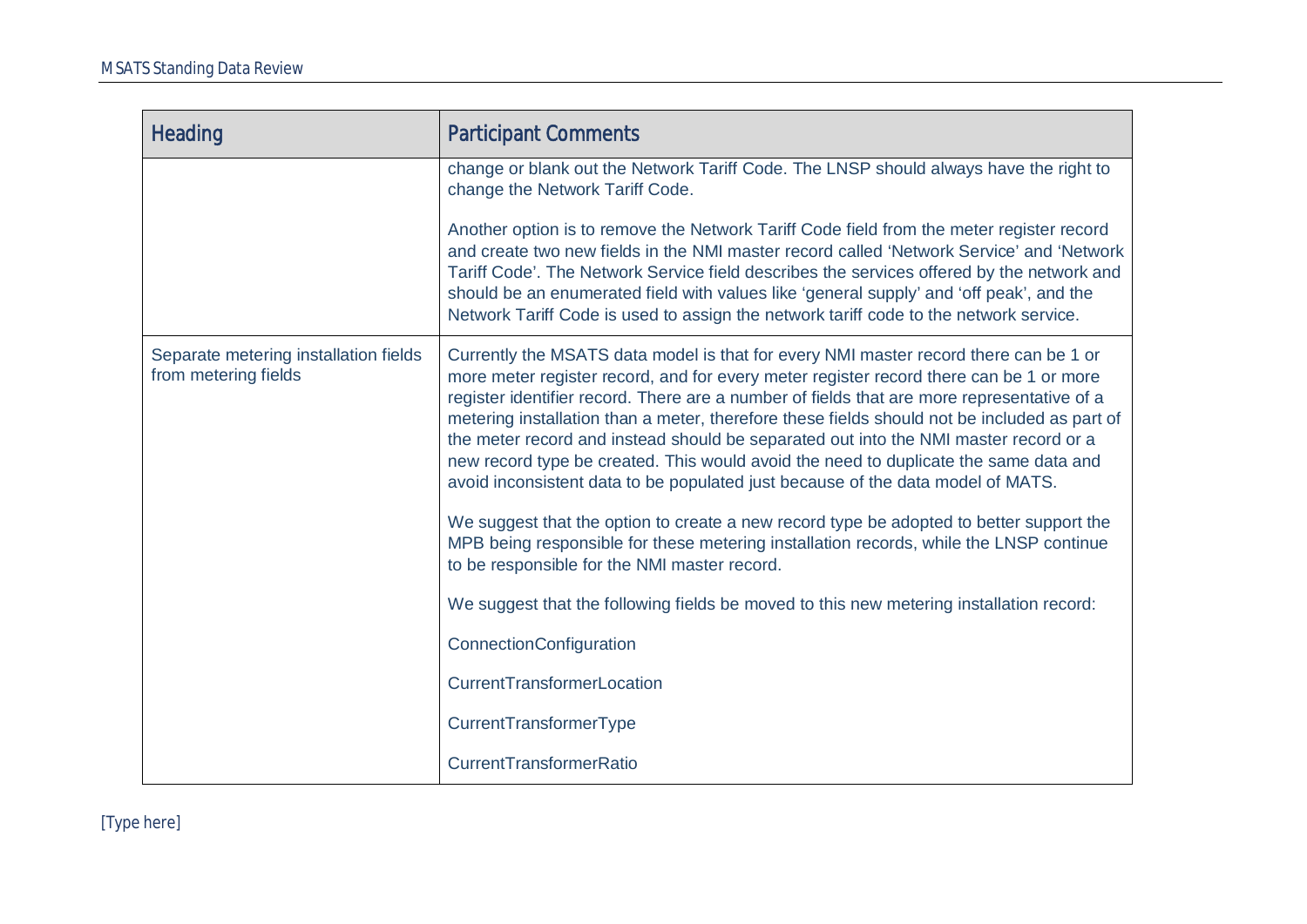| <b>Heading</b> | <b>Participant Comments</b>                                         |
|----------------|---------------------------------------------------------------------|
|                | <b>CurrentTransformerAccuracyClass</b>                              |
|                | CurrentTransformerLastTestDate                                      |
|                | VoltageTransformerLocation                                          |
|                | VoltageTransformerType                                              |
|                | VoltageTransformerRatio                                             |
|                | VoltageTransformerAccuracyClass                                     |
|                | VoltageTransformerLastTestDate                                      |
|                | GPSCoordinates or GNAF PID, if these were to be included in MSATS   |
|                | Hazard                                                              |
|                | Location                                                            |
|                | NextScheduledReadDate                                               |
|                | <b>SharedFuse</b>                                                   |
|                | <b>Meter Malfunction Exemption Number</b>                           |
|                | Meter Malfunction Exemption Expiry Date                             |
|                | Meter Installation Malfunction (a new field that we are suggesting) |